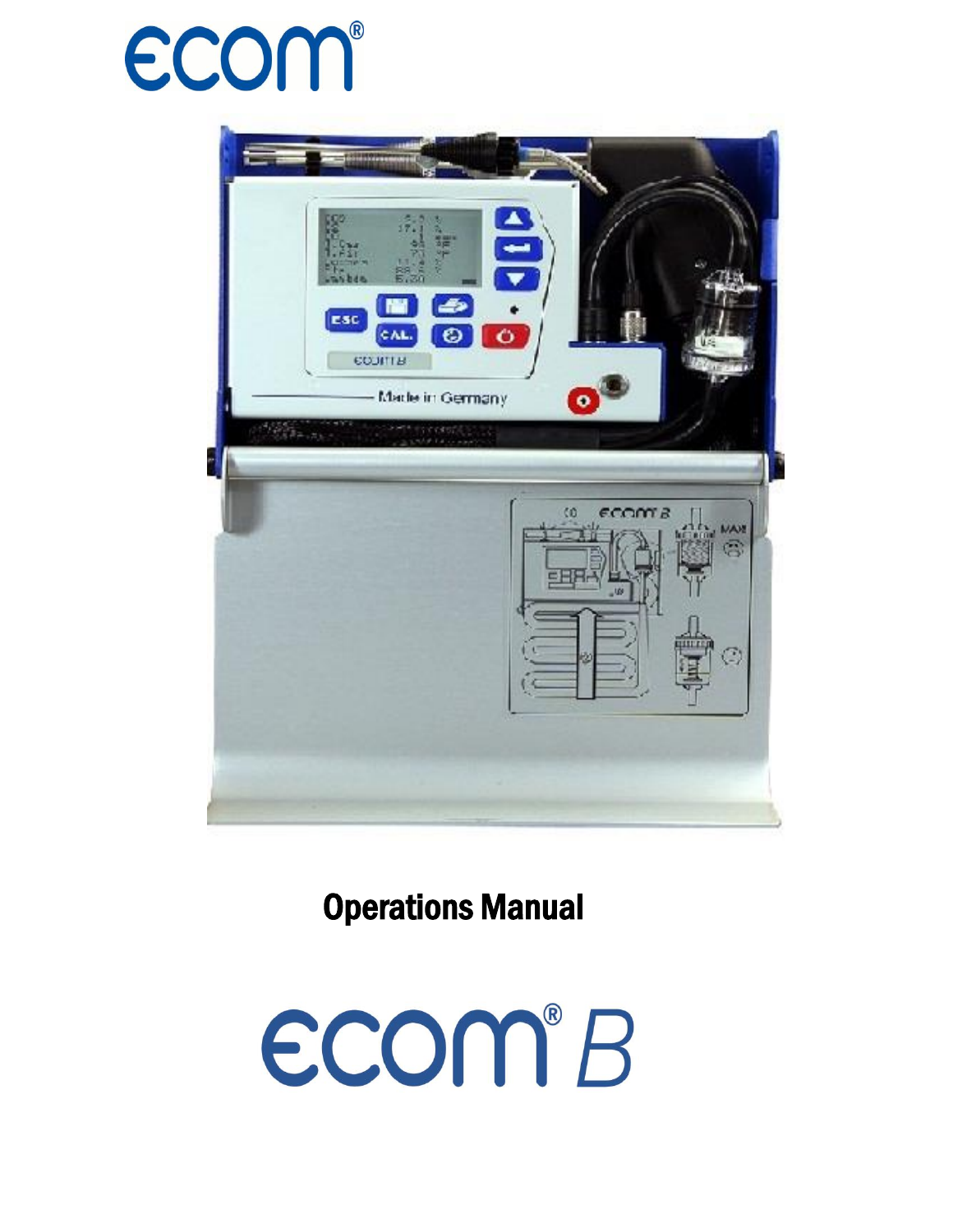| <b>Table of Contents</b>                                                                                                                                                                             |        | Page                            |
|------------------------------------------------------------------------------------------------------------------------------------------------------------------------------------------------------|--------|---------------------------------|
| <b>Important Tips</b>                                                                                                                                                                                |        | 3                               |
| 1. Instrument Design                                                                                                                                                                                 |        | 5                               |
| 2. ECOM-B Accessories                                                                                                                                                                                |        | 6                               |
| 3. Analyzer Start-Up                                                                                                                                                                                 |        | 7                               |
| 4. Opening/Creating Data Records                                                                                                                                                                     |        | 8                               |
| <b>5. Testing Procedures</b><br>5.1. Preparing For Measuring<br>5.2. Gas Analysis<br>5.3. Draft Measurement<br>5.4. Soot Test<br>5.5. Recording/Printing Measurement Results<br>5.6. After Measuring |        | 9<br>10<br>12<br>13<br>13<br>13 |
| <b>6. Mean Value Function</b>                                                                                                                                                                        |        | 15                              |
| 7. Adjustment                                                                                                                                                                                        |        | 16                              |
| 8. Control                                                                                                                                                                                           |        | 19                              |
| 9. Data Processing                                                                                                                                                                                   |        | 20                              |
| <b>10. Maintenance Tips</b>                                                                                                                                                                          |        | 21                              |
| 11. Technical Data                                                                                                                                                                                   |        | 23                              |
| <b>12. FAQ</b>                                                                                                                                                                                       |        | 24                              |
| Page 2                                                                                                                                                                                               | ecom-B |                                 |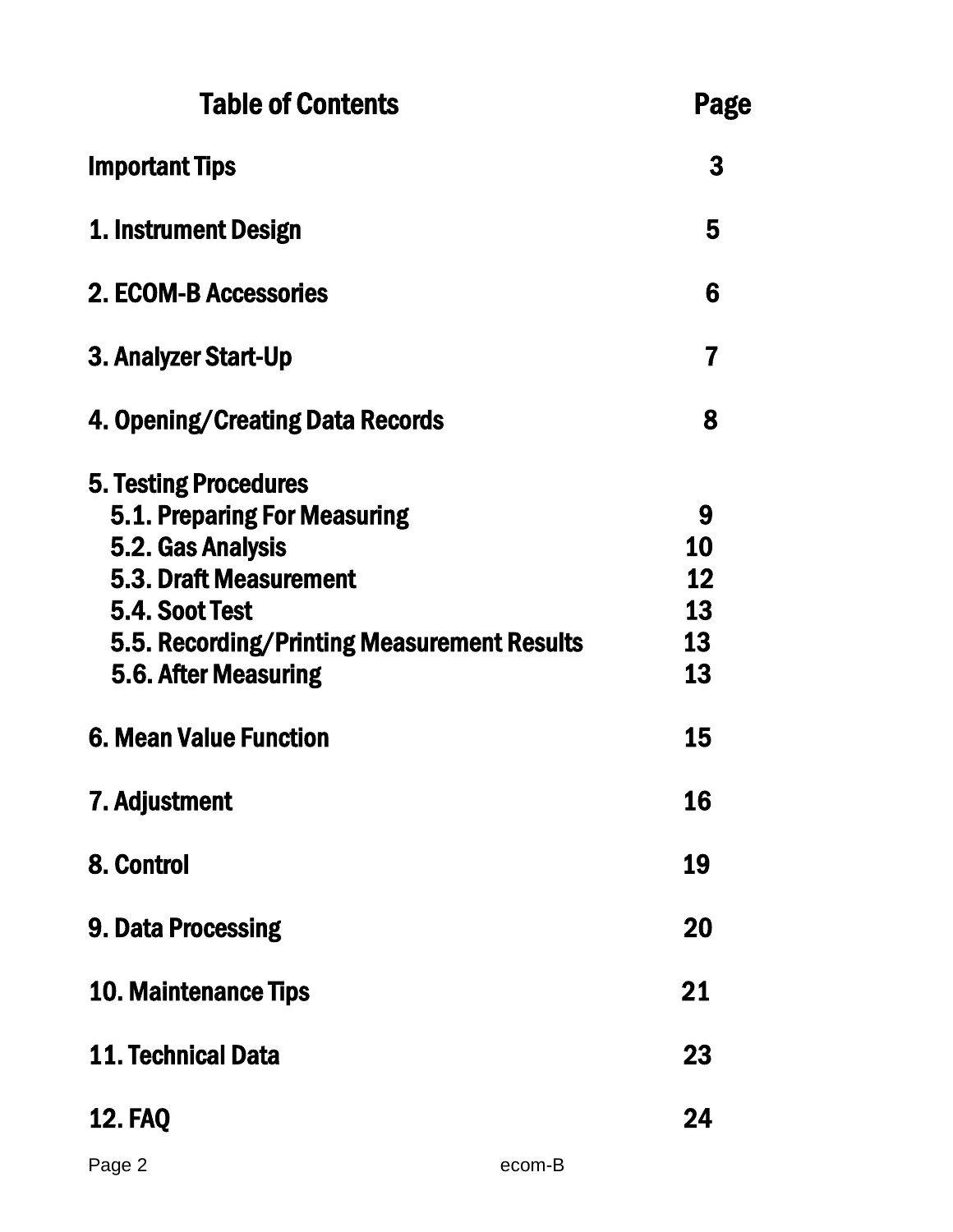#### Important Tips

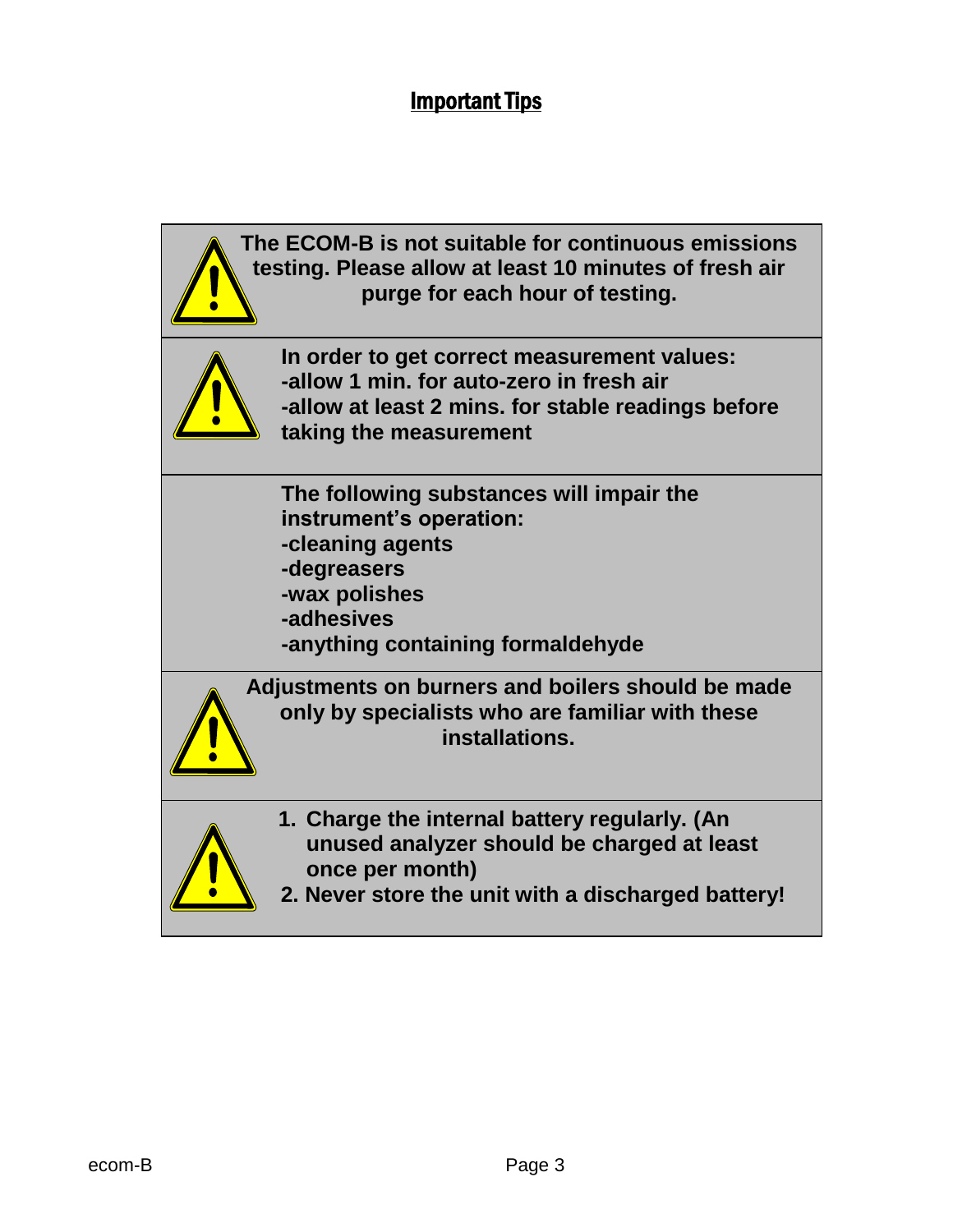

**Fresh air opening**



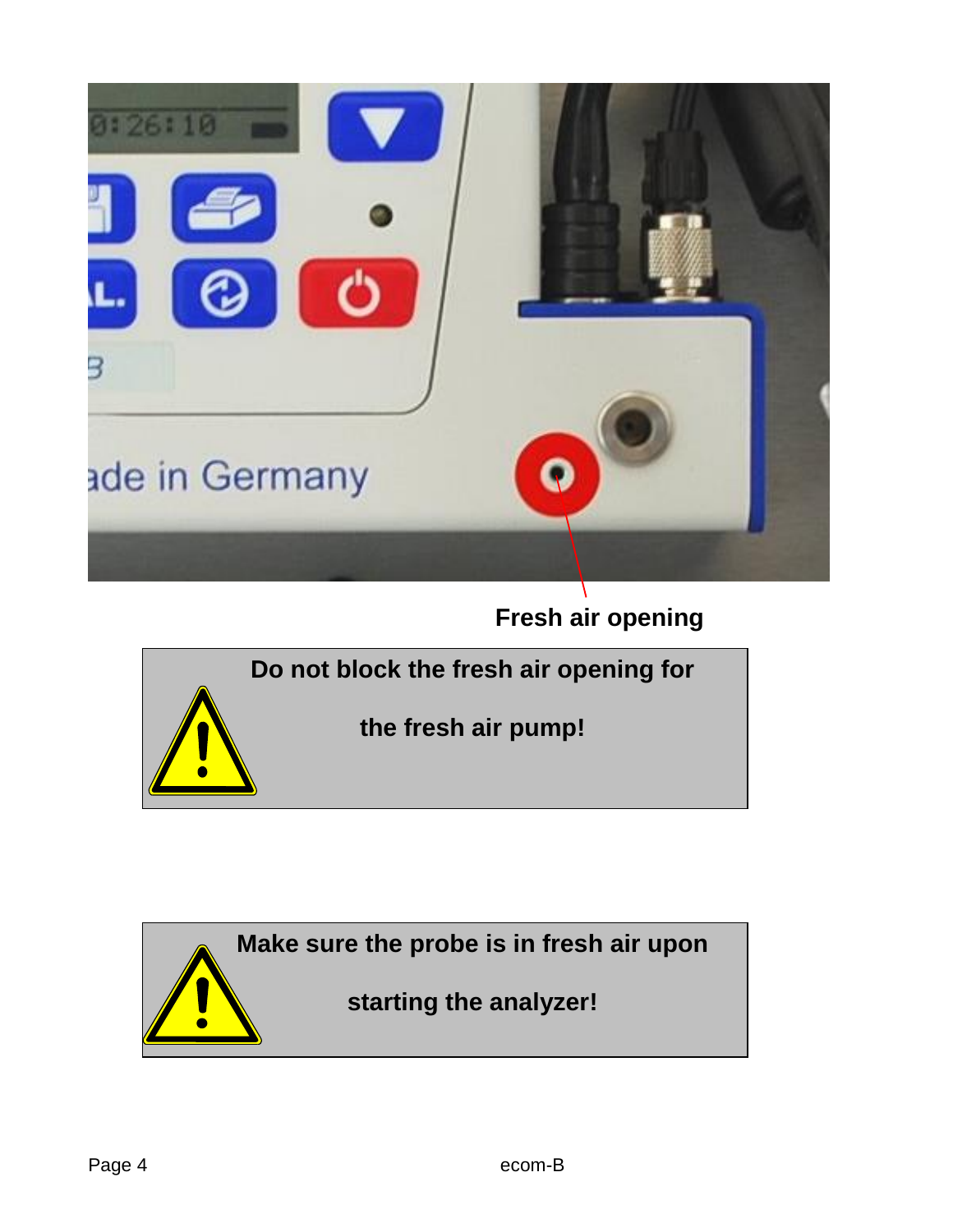## 1. Instrument Design

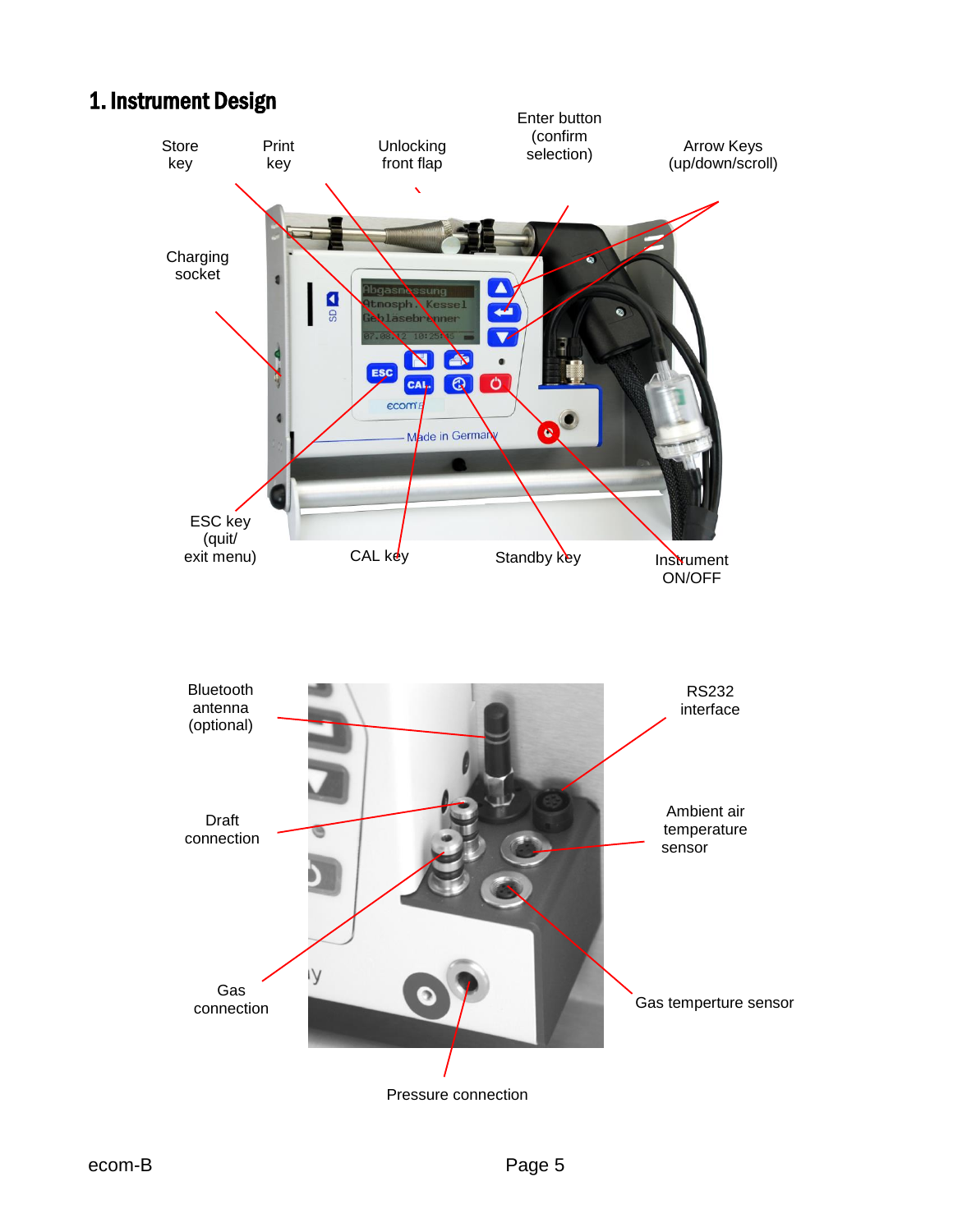## 2. ECOM-B Accessories

| <b>Part</b>                                 | <b>Part Number</b> | <b>Description</b>                                         |
|---------------------------------------------|--------------------|------------------------------------------------------------|
|                                             |                    |                                                            |
| Thermal IR Portable<br>Printer Paper (5/PK) | 6951801H           | 5/PK - Thermal printer<br>paper for portable IR<br>printer |
| IR Thermal Printer                          | 7937501H           | IR Thermal Printer                                         |
| Condensate<br>Pad $(5/pk)$                  | 6943611H           | 5/pk- Condensate Pads                                      |
| <b>9vdc Power Pack</b>                      | 7940301H           | <b>9vdc Power Pack</b>                                     |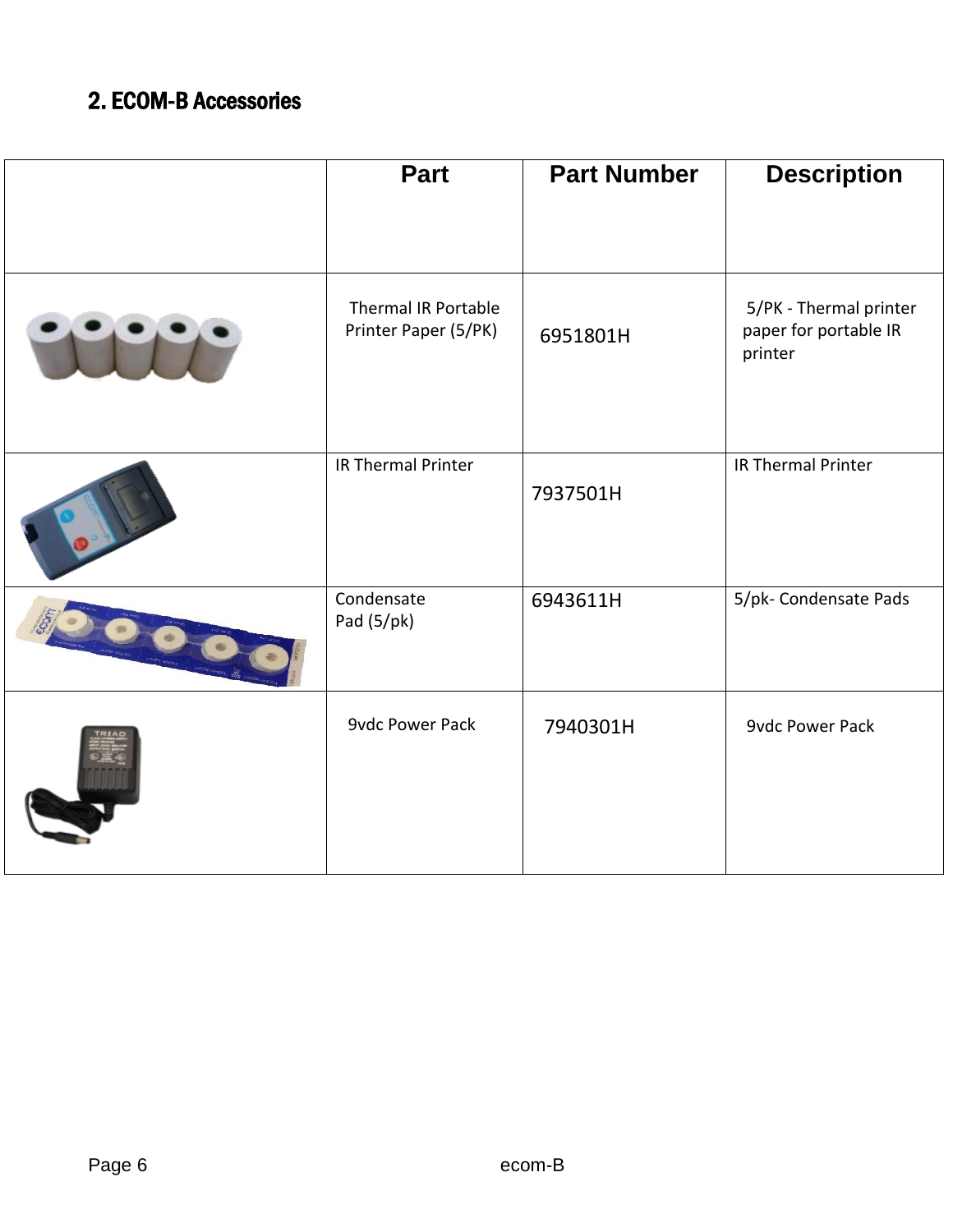|                                                                                                            | Comb.measure.     |
|------------------------------------------------------------------------------------------------------------|-------------------|
| 3. Analyzer Start-Up                                                                                       | Mean value        |
| After turning on the instrument (press < <b>I/0</b> >), the main                                           | Data processing   |
| menu will appear on the display (see example on the<br>right). The following sub-menu options will be dis- | <b>Adjustment</b> |
| played (additional sub-menus can be displayed by<br>scrolling with the arrow keys):                        | Control           |
| Comb. measurement: Perform combustion measurement                                                          |                   |

|                    | Comb. measurement : Perform combustion measurement |
|--------------------|----------------------------------------------------|
| Mean value         | : Perform averaging over time                      |
| Data processing    | : Save snapshots to internal memory or perform     |
|                    | data logging (only if SD card is inserted)         |
| <b>Adjustments</b> | : Modify instrument settings                       |
| Control            | : Check operating status of instrument             |

To perform measurements, select **"Gas analysis"** using the arrow keys and confirm with **<Enter>**. The instruments starts then a 1-minute calibration phase and the fuel type selection list is displayed. The following fuel types are available:

Natural Gas Propane **Butane** Number 2 Oil Number 4 Oil Number 6 Oil Coal Wood (0% H2O) Wood (17% H2O) Wood (50% H2O) North Sea Gas Diesel Oil

| <b>Type of fuel</b><br>Fuel oil (B) |  |
|-------------------------------------|--|
|                                     |  |
| CO2max: 15.4<br>A1-fact. : 0.50     |  |
| Select with $\uparrow \downarrow$   |  |

Use the arrow keys to select the desired fuel type and Data processing confirm with **<Enter>**. The instrument will then ask if you wish to use data processing. If you want to assign the sampled data to a specific machine, so choose **<YES>** with the arrow keys and confirm with **<Enter>**. If you choose <**NO>,** measurement will be performed without assignment.

**NO** Are you sure? Continue with :  $\uparrow\downarrow\downarrow$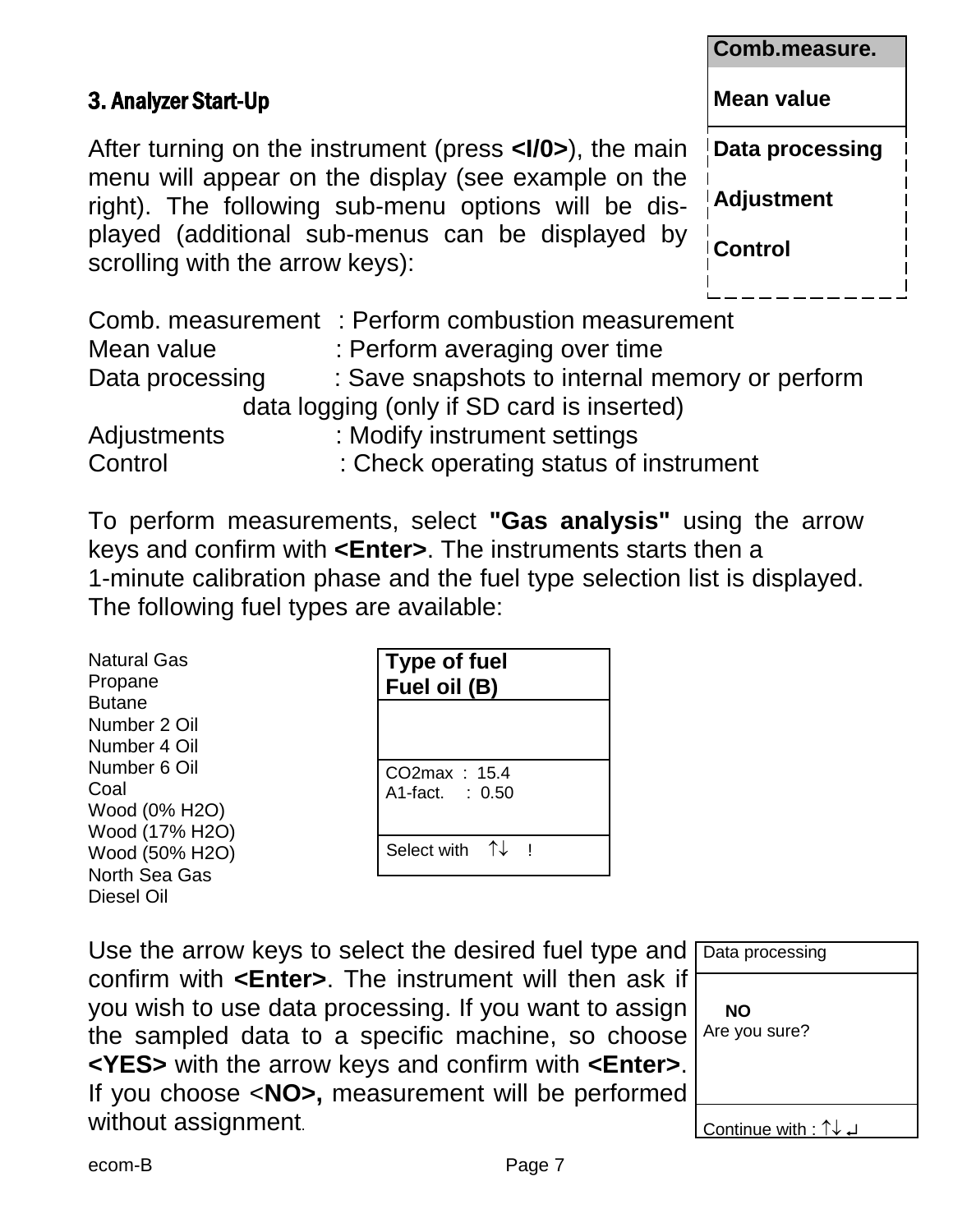4. Opening/Creating Data Records

The ECOM-B has 300 storage locations. In order to open a record with previously stored data or to create a new file, choose a data record with the arrow keys and confirm with **<Enter>**. is empty !

Confirm with :  $\uparrow\downarrow\downarrow$ 

If you are choosing an empty data record, a record name (max. 16 characters) can be assigned. To assign a data record with a specific name, proceed as follows:

-Choose a keyboard with the **<CAL.>** key (5 keyboards are available)

-Select a character with the keys **<Store>** (left), **<Print>** (right) and the **<up/down>** arrow keys.

-Confirm the character with **<Enter>**.

-Repeat until you have the desired name.

-If you want to change a character, proceed as follows:

#### -Press **<Standby>**.

-Select the character with the keys **<Store>** (left), **<Print>** (right), and the **<up/down>** arrow keys.

-Confirm the character to be changed with **<Standby>** and select the correct character.

-To return to the Combustion Measurement Screen, press **<ESC>**  twice, then select **<Comb. Measurem>**, then press **<Enter>**

If you are choosing a record with previously recorded data, you can open the record with **<Enter> / <Store> / <Enter>**. Now you can view the data with the **<up/down>** arrow keys.

#### Memory number 0

Data record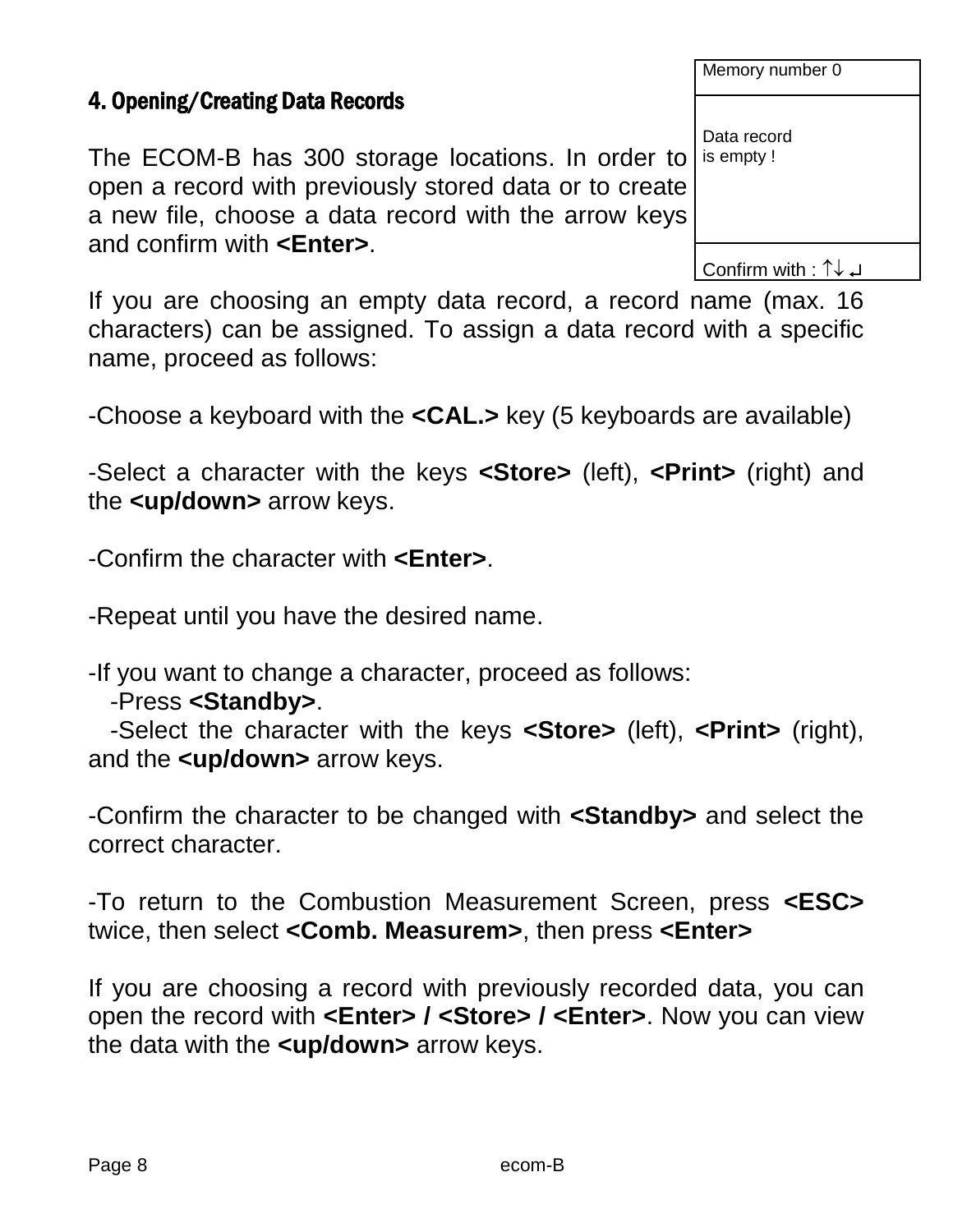#### 5. Testing Procedures

## 5.1 Preparation for Measuring



Condensate pad

Prepare the instrument for measurement by making all connections (T-Gas, Gas and Draft of the 3-chamber hose). Make sure that:

-the condensate pad has not expanded all the way

-the condensate pad is not darker than a no. 3 on the soot scale

### 5.2. Gas Analysis

ecom-B Page 9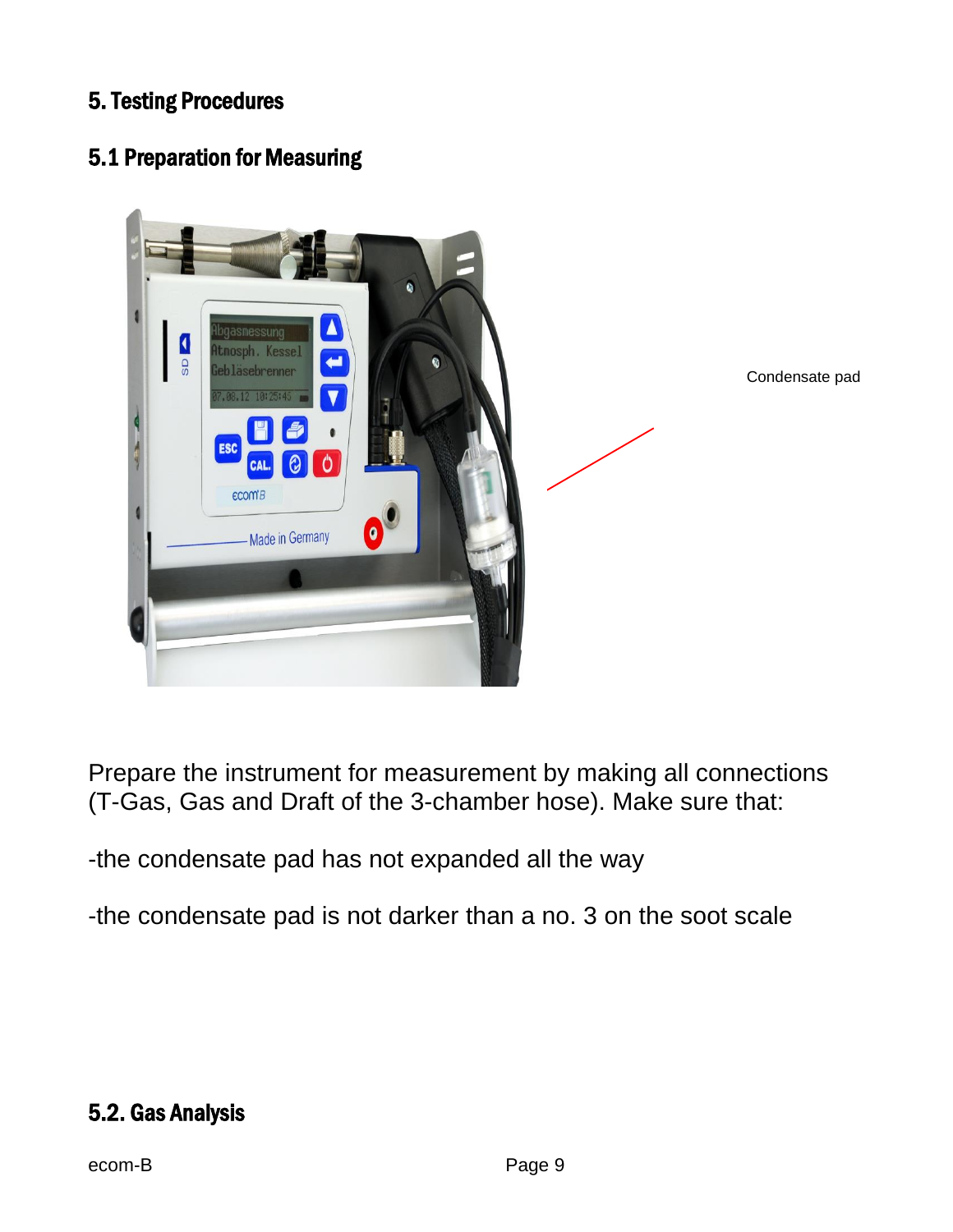

**To obtain accurate measurements, it's important to re-zero the instrument after each measurement (at least once per hour)!**

Once the auto-zero phase is over, the instrument enters measurement mode. The measurement values are displayed on 4 different screens: 3 x gas analysis; 1 x draft measurement. You can change between these screens using the arrow keys.

| O <sub>2</sub>  | 4.0 %  |  |
|-----------------|--------|--|
| CO <sub>2</sub> | 12.5 % |  |
| T.Air           | 20 °C  |  |
| <b>T.Gas</b>    | 212 °C |  |
|                 |        |  |
|                 |        |  |

**O2 4.0 % CO2 12.5 % CO 30 ppm Lambda 1.23**

| O <sub>2</sub>          | $4.0\frac{9}{6}$  |     |
|-------------------------|-------------------|-----|
| CO <sub>2</sub>         | $12.5\frac{1}{2}$ |     |
| CO                      | 30                | ppm |
| Lambda 1.23             |                   |     |
| T.Gas                   | 166               | °C  |
| T.Air                   | 20                | °C  |
| $\textsf{Losses}$ 7.0 % |                   |     |
| Eta                     | 93.0              | %   |
|                         |                   |     |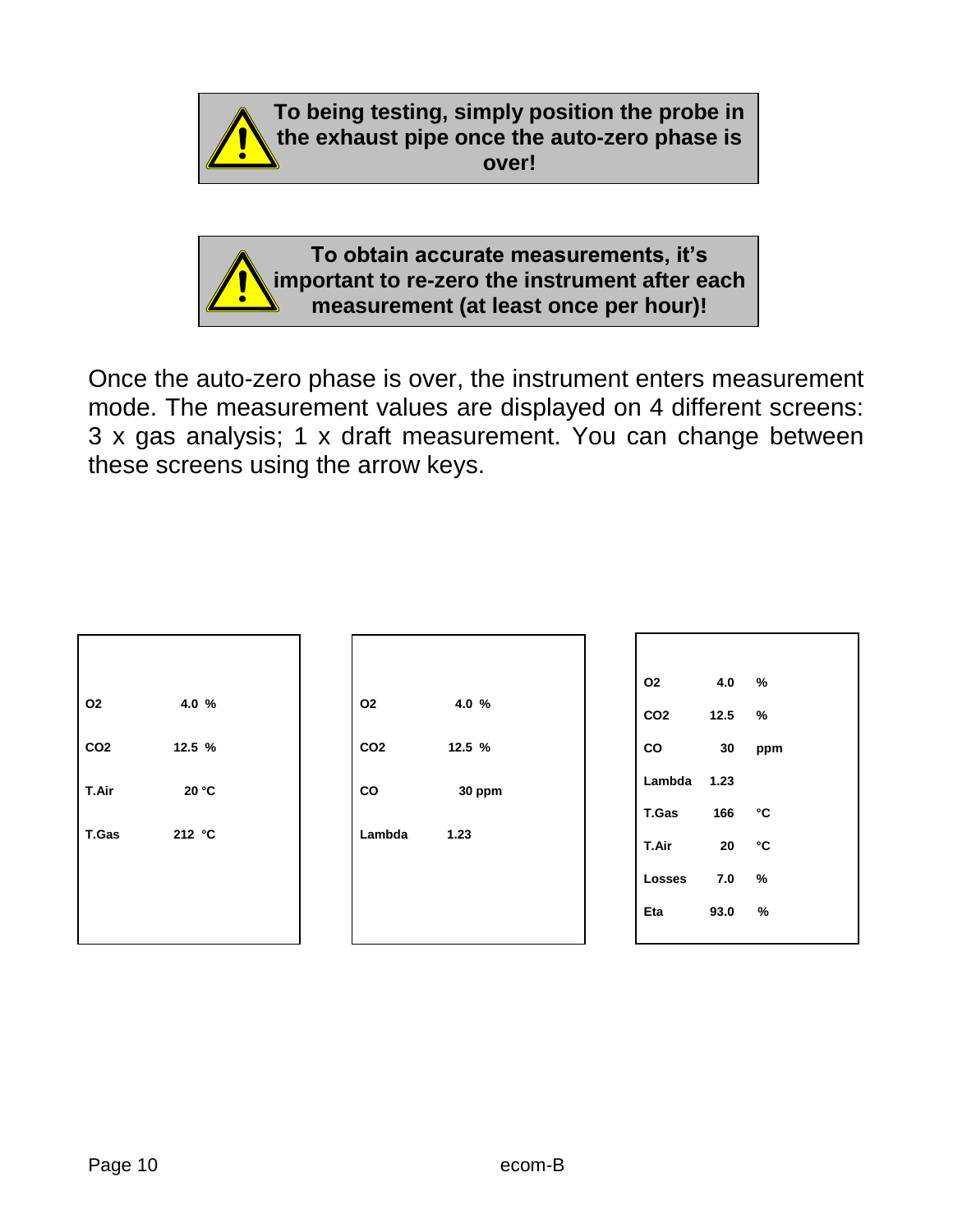The position of each measured value can be changed freely. To do so, please proceed as follows:

-Select the first line on the display by pressing **<Enter>**, then **<Display values>**, then **<Enter>** again.

-Using the arrow keys, choose the new position of the first value.

-Press **<Enter>** to select the next line on the display and so on.

-Once finished, press **<ESC>** or **<Enter>** to leave this process.

The values for CO2, Efficiency, Losses, Lambda and the Dew Point are calculated values. They are calculated by using readings for the basic values, such as O<sub>2</sub> and the temperature. Make sure that:

## **O2 < 20.5 %** and **T.Gas – T.Air > + 5°C**

The dew point can be calculated correctly if the current barometric air pressure has been entered in the menu "Adjustments / Air pressure". If the combustion gas temperature falls below the dew point (between 25 and 65°C), the efficiency will be calculated with condensation gain. In this case, a (C) is displayed behind the efficiency. Correct measurement values are displayed after a delay of 1 to 1.5 minutes. This is needed so that the gas has time to reach the sensors and can establish a stable electrochemical reaction. Wait for the values to become stable before storing or printing. If the gas value still fluctuates for more than 2 ppm, there could be unstable draft conditions in the gas channel.

Once the measurement values are stable and the results can be printed, press **<store>** (Disc symbol) to transfer the values to the temporary memory. Data will be stored here for later printout (the values of the temporary memory can be checked by pressing **<Enter>** / **<store>** / **<Enter>**. While checking the values, the gas pump will be switched off in order to spare the sensors. (back with **<ESC>**).

| O <sub>2</sub>  | 4.0  | $\%$          |
|-----------------|------|---------------|
| CO <sub>2</sub> | 12.5 | $\frac{0}{0}$ |
| CO              | 30   | ppm           |
| Lambda          | 1.23 |               |
| T.Gas           | 166  | °C            |
| T.Air           | 20   | °C            |
| Losses          | 7.0  | %             |
| Eta             | 93.0 | %             |
|                 |      |               |

 **Measurement stored in temporary memory**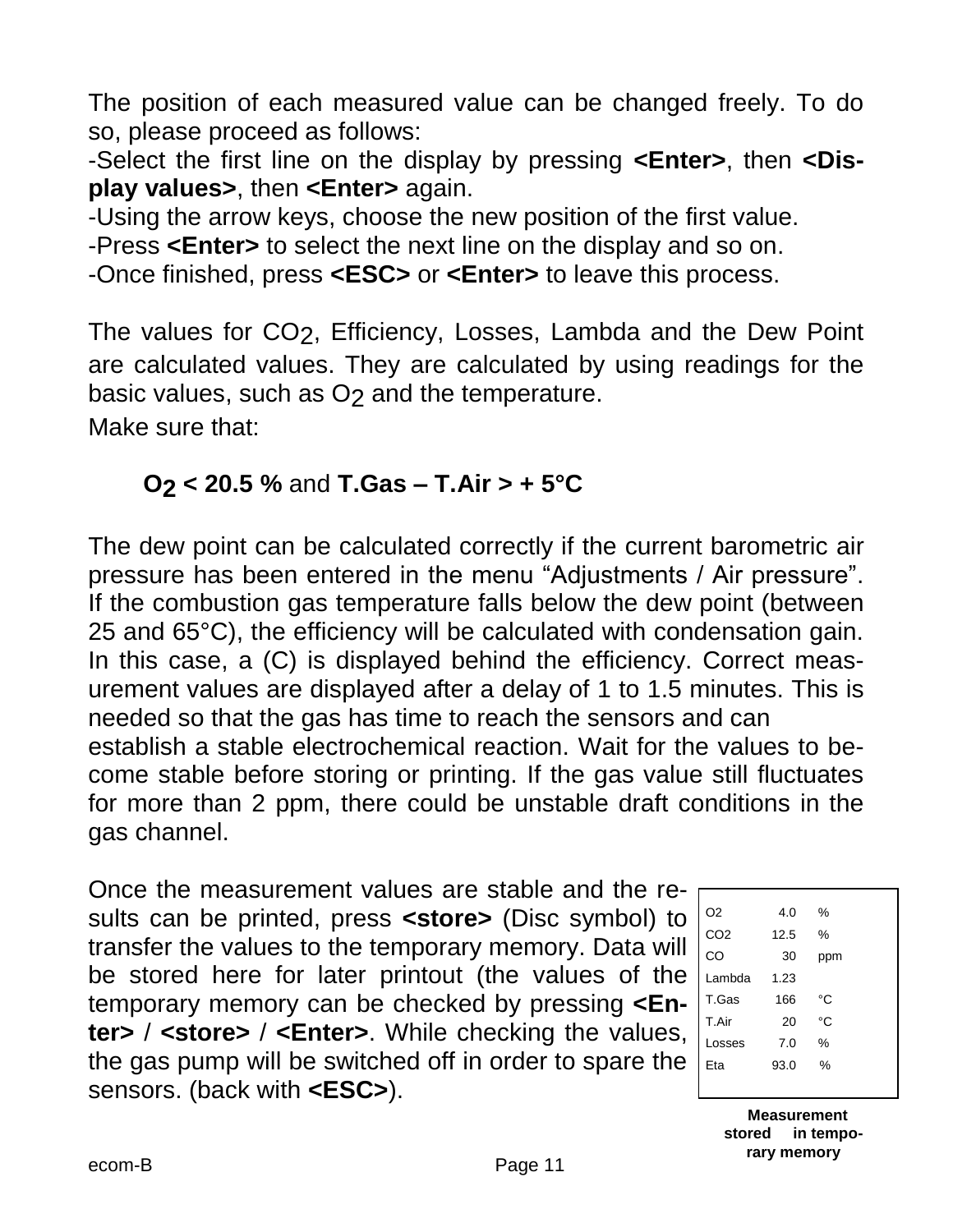The analyzer has an automatic system that protects the CO-sensor from overload. If the CO measurement exceeds 4000 ppm, a secondary pump will be activated, flushing the sensor with fresh air. Once enough time has passed with the sensor exposed to fresh air, the sensor can be returned to measurement mode by pressing **<ENTER>**, then **<CO MV ON/OFF>**, then **<ENTER>** again. The sensor can be switched off manually the same way.

#### 5.3. Draft Measurement

Gas measurement mode provides indications of the draft conditions in the gas channel. As the pressure sensor is very sensitive and tends to drift, the value will not be recorded by pressing **<Store>**. Therefore, it is recommended to recalibrate this sensor prior to the actual measurement and before printing the results.

The current value will be displayed as well as the remark to reset the zero point of the sensor. Simply disconnect the sample line from the instrument and press the **<CAL>** key. The sensor will then be calibrated.

| Draught      |                         |
|--------------|-------------------------|
| <b>Draft</b> |                         |
| Val.:        | $-0.12$ hPa<br>-.-- hPa |
|              | Set zero point CAL.     |

Reconnect the sample line to the analyzer. The exact measurement value is now displayed and can be stored by pressing **<Store>** and added to the other values already in the temporary memory. The stored value will then appear on the display.

| Draught |                            |  |
|---------|----------------------------|--|
| Draft   |                            |  |
| Val.∶   | $-0.12$ hPa<br>$-0.12$ hPa |  |
|         | Set zero point CAL.        |  |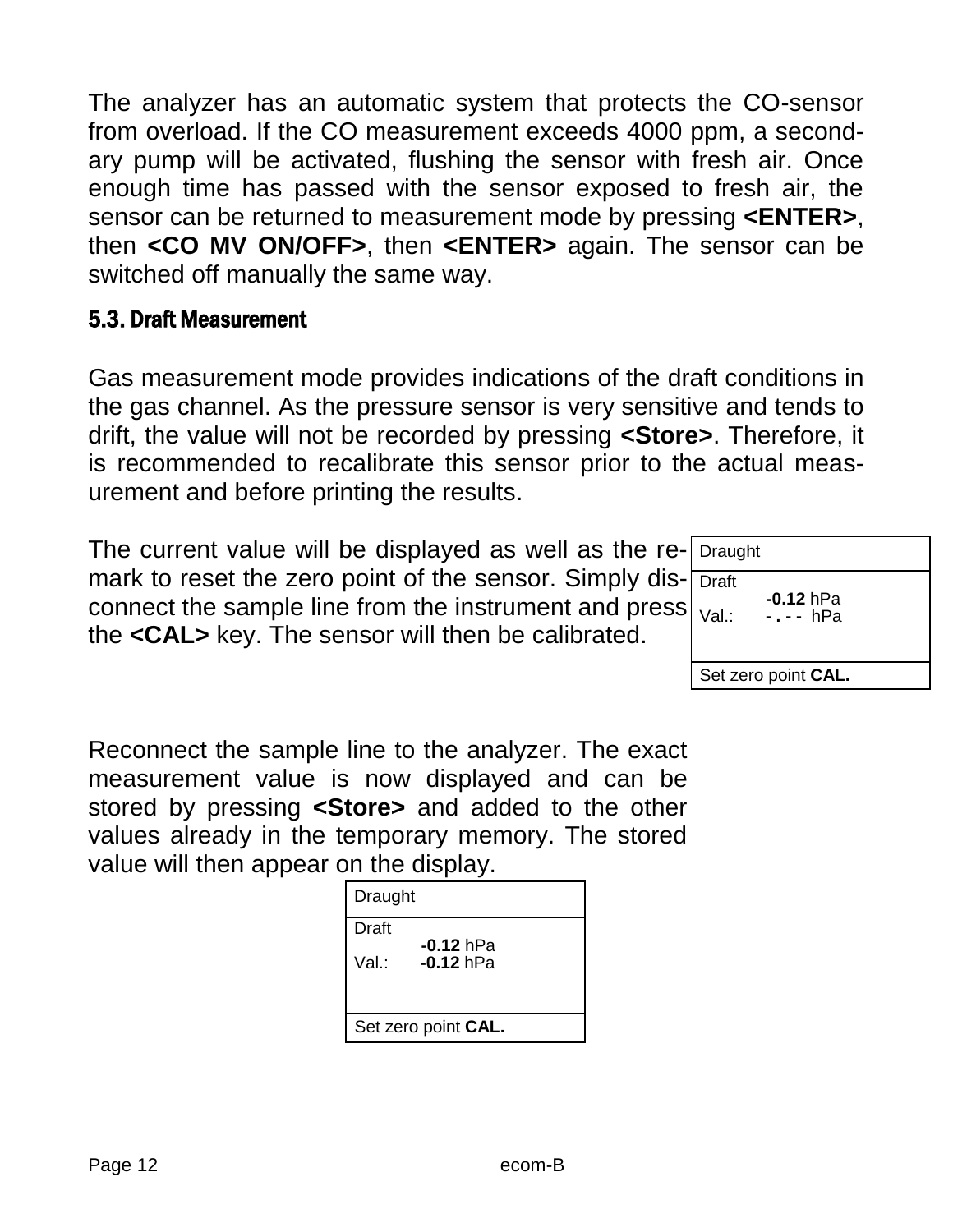### 5.4. Soot Test

Under <**Soot...Oil trace>,** the measurement results for boiler temperature, soot number and oil derivative can be entered. Select the corresponding line in the display and confirm the selection by pressing **<Enter>**. The input for boiler temperature and soot number (3 measurements) can be done as follows:

-Select with the position that should be changed by using the keys **<store>** (left) and **<Print>** (right)

(corresponding field will blink)

-Enter the designated number using the arrow keys **<up/down>**

By pressing **<Enter>,** the entry will be transferred to the data record of the measurement. The result of the oil derivative checking will be documented as follows:

-Set cursor to line **"Ölderivat"** -Select the result with **<Enter>** (**"No"**, **"Yes"** or **"- - - "**)

| SootOil trace        |     |
|----------------------|-----|
| T.Boiler             | °C. |
| 1. Soot meas.        |     |
| 2. Soot meas.        |     |
| 3. Soot meas.        |     |
| Oil trace            |     |
| $Input: \rightarrow$ |     |
|                      |     |

When all necessary entries have been made, the entry can be closed by pressing **<ESC>**. The measurement is now completed.

#### 5.5. Recording/Printing Measurement Results



**data (intermediate memory) into the internal** 

**instrument memory. Otherwise the values will** 

**be lost when the analyzer is turned off!**

After scrolling back to the gas measurement with the arrow keys **<up/down>,** the measurement can be transferred to the internal memory by pressing **<Enter>,** then **<Store to memory>,** then **<Enter>** again. After successful storage an **"M"** will appear on the display. The results can now be printed (IR Printer required) by pressing **<Print>**.

Display/Memory

**Memory** Store to memory Display values CO MV ON/OFF

Continue with:  $\uparrow\downarrow\downarrow$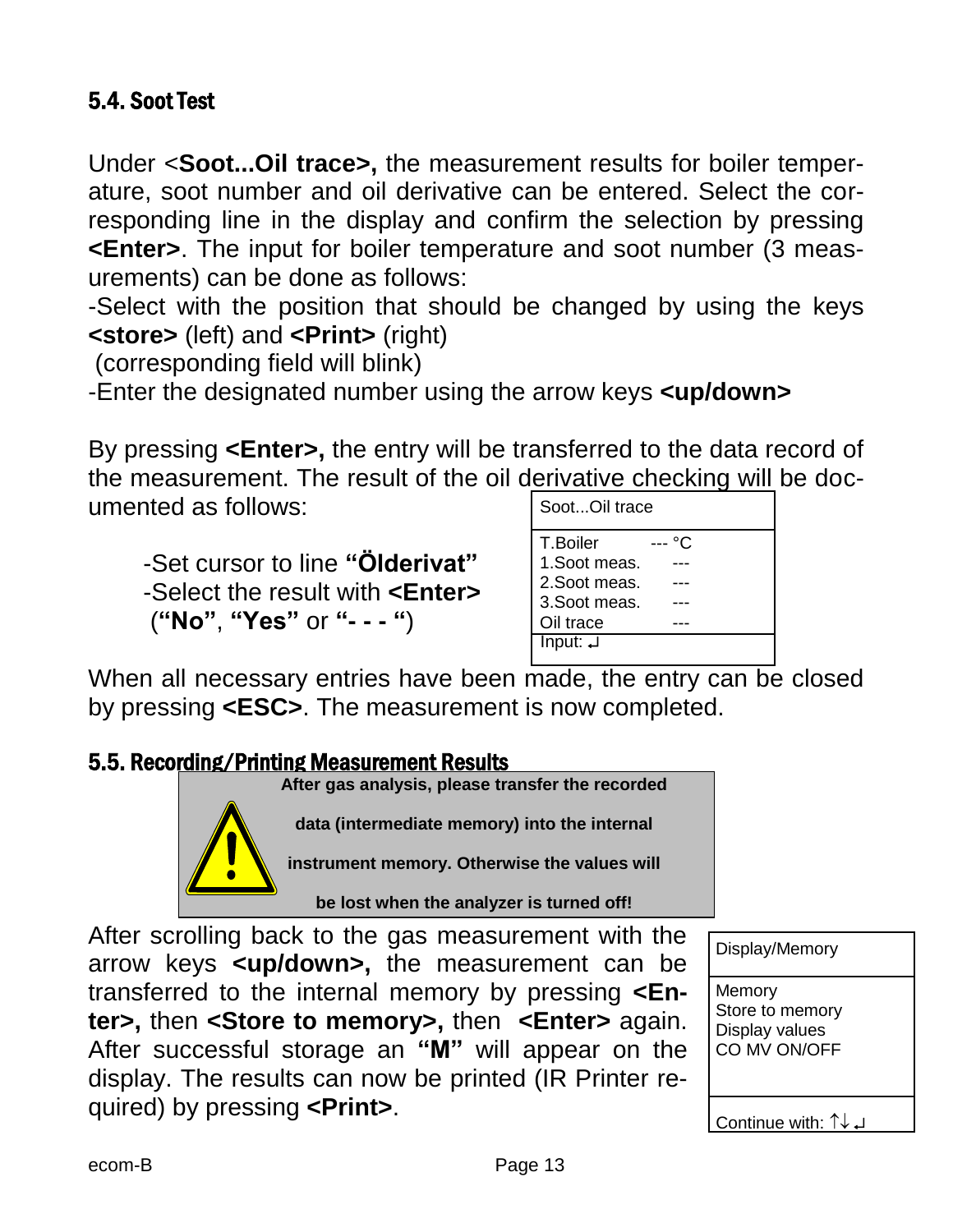#### 5.6. After Measuring



Stow probe and sample line in the device as follows:

1. Attach the probe to the designated fixation.

2. Slide the sample line, starting at the probe, into the space between the analyzer and the case. Coil the sample line here alternately from right to left and left to right.

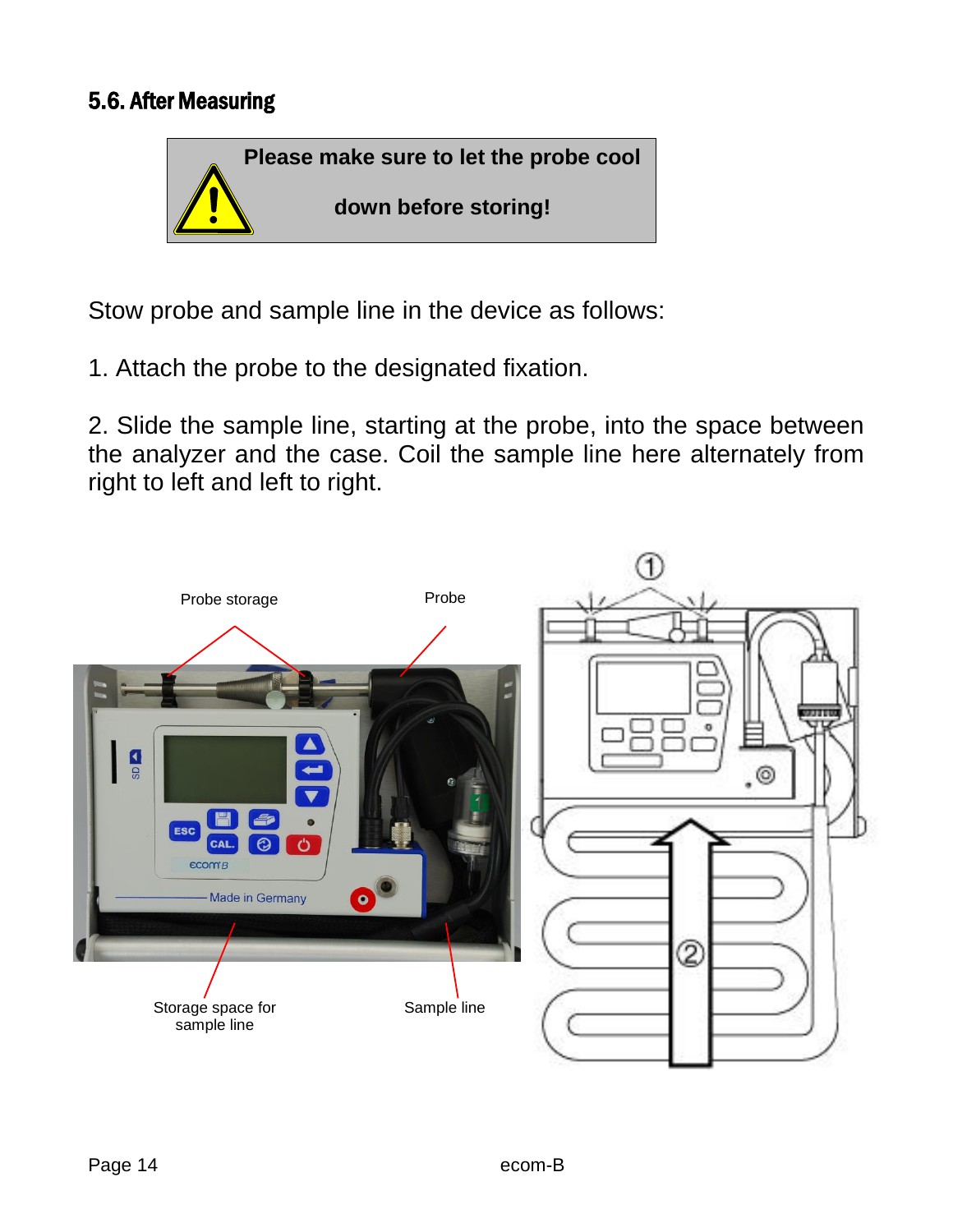#### 6. Mean Value Function

The mean value measurement function allows sampling within an adjustable time frame, and averaging the results. If the results need to be saved, simply follow the directions in Chapter 4.

Once the fresh air calibration is completed, select **<Mean values>**. Before starting, make sure the **<Measurement time>** and **<Scanning>** are modified accordingly.

| Comb.measure.          |
|------------------------|
| <b>Mean value</b>      |
| <b>Data processing</b> |
| <u>¦</u> Adjustment    |
| <b>Control</b>         |

**- Measurement time** = How long the mean values will be sampled

**- Scanning** = Time interval between the measurements for average value calculation

In order to adjust the **<Measurement Time>** and **<Scanning>** values:

- Select the value you wish to change using the arrow keys and press **<ENTER>**

- Set the desired time using the arrow keys

After adjustment, the measurement can be started by pressing **<Start> / <Enter>**. With the **<up/down>** arrow keys, you can switch between current and average readings. The measurement can be interrupted by pressing **<Standby>** (press **<Standby>** to resume the measurement). **Mean value**

| Mean value              |  |
|-------------------------|--|
| <b>Start</b>            |  |
| Meas. time              |  |
| Scanning                |  |
| اــ ↓ Continue with : ↑ |  |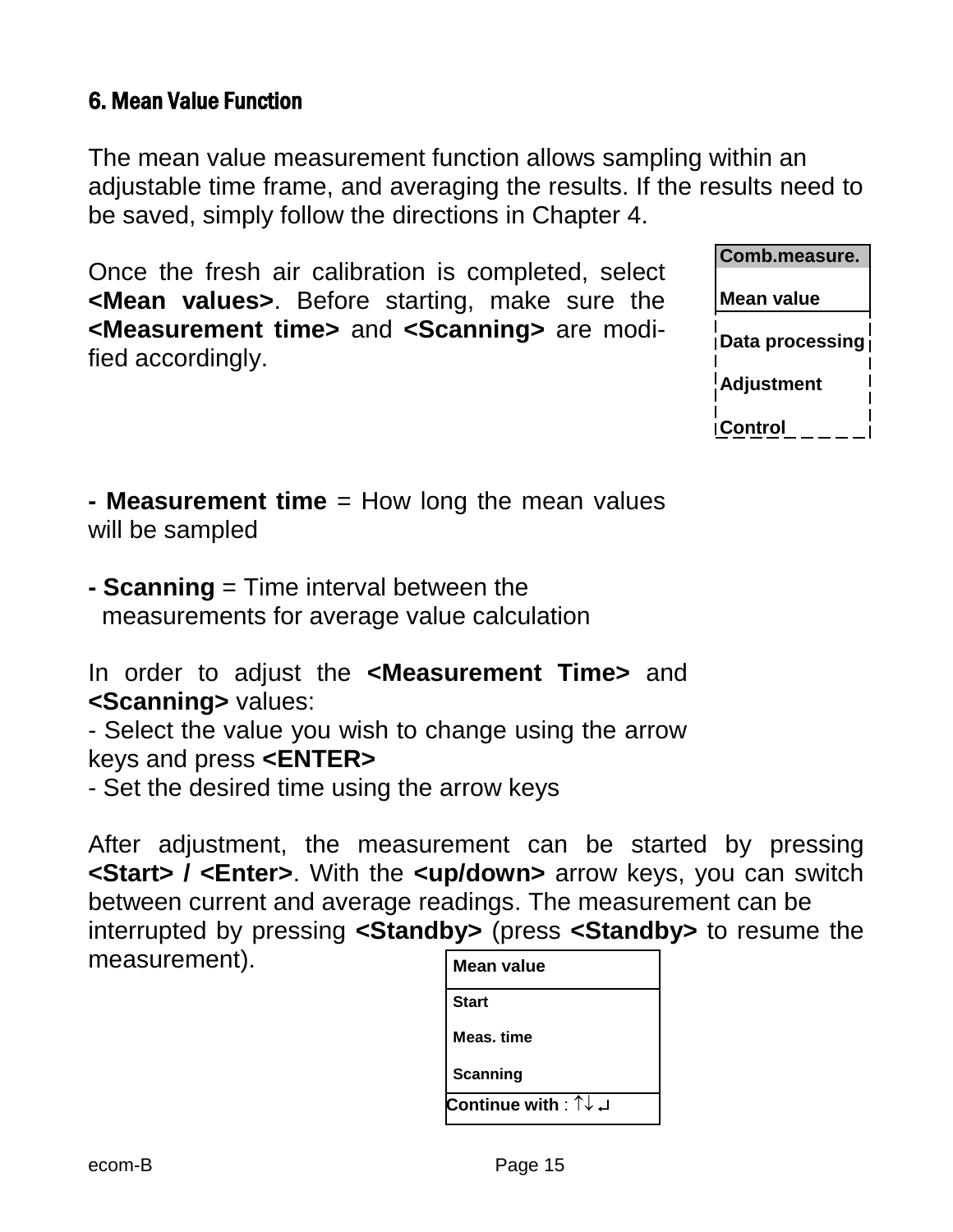## 7. Adjustment

In addition to the features previously mentioned, there are also other various settings that can be adjusted as needed. Select **<Adjustment>** from the main menu and confirm with **<Enter>**. A list of the possible settings is displayed and can be changed accordingly.<sup>1</sup> o<sub>2 refer.</sub> Scroll the cursor to the corresponding line and press! Air press. **<Enter>**: **Set clock Display contrast Type of fuel Unit Keyboard beep AUX(COM)**

## **Set clock**

-Press **<Enter>**

-Scroll to the value that needs to be changed with the **(up / down)** arrow keys

**Bluetooth Eta(C) Printout**

-Confirm by pressing **<Enter>**

-Set the time with the **<up / down>** arrow keys.

-Confirm the setting by pressing **<Enter>**

-After finishing, leave the menu with **<ESC>**

# **Display contrast**

-Confirm with **<Enter>**

-Set display contrast with the **(up / down)** arrow keys.

-Reset with **<CAL>**

# **Type of fuel**

-Select after pressing **<Enter>**

-Change the fuel type

**-Unit** (change with the **(up / down)** arrow keys)

-Calculation of gas concentration in:

-Ppm = Volume concentration (parts per million)

-Mg/m3 = Mass concentration unit

-Mg/kWh 0.0 % = Mass concentration per capacity unit calculated with reference  $O<sub>2</sub>$ 

-Ppm 0.0 % = Volume concentration (parts per million) calculated with reference  $O<sub>2</sub>$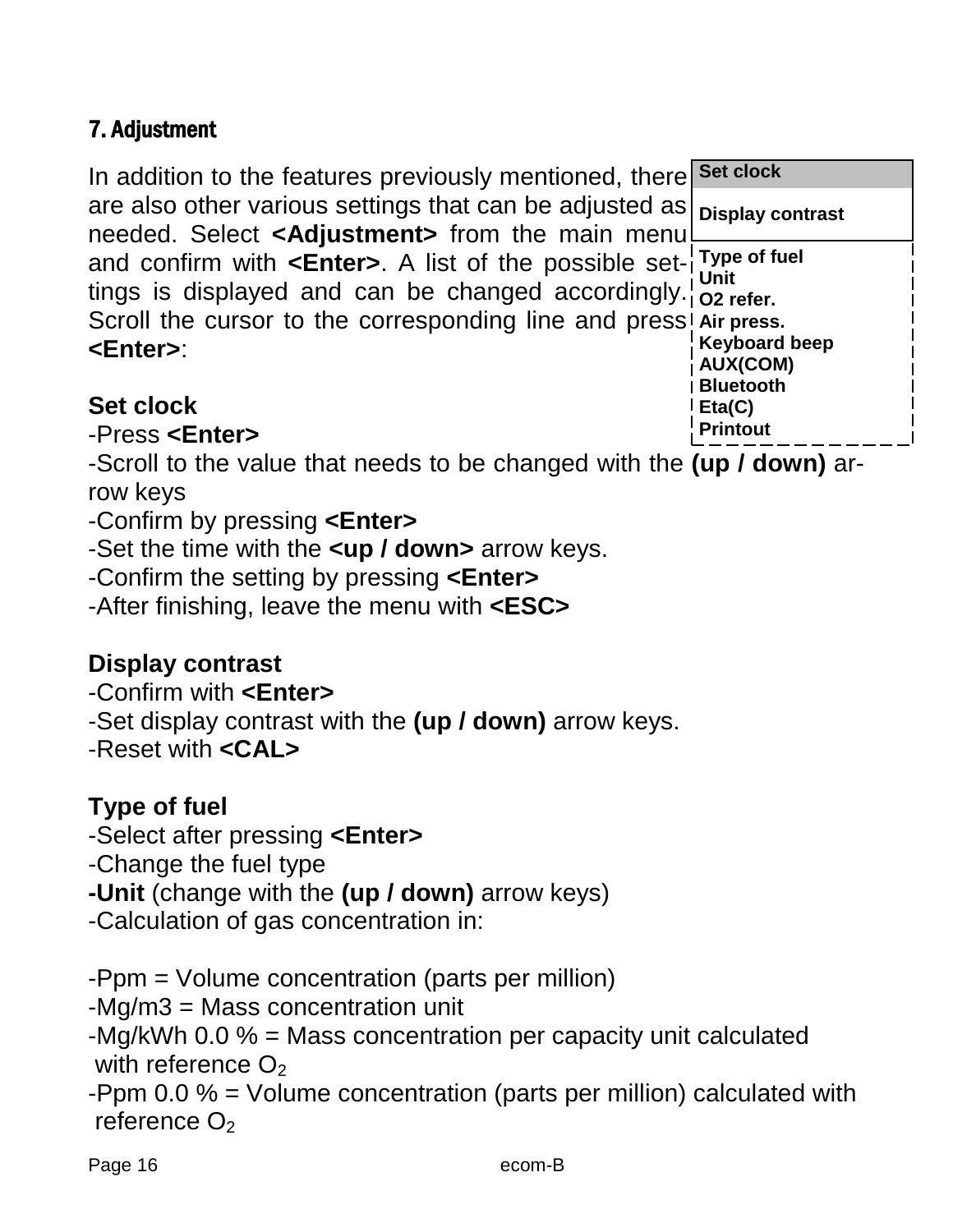-Mg/m3 0,0 % = =Mass concentration per capacity unit calculated with reference  $O<sub>2</sub>$ 

-Calculated with reference  $O_2$  – formula for the calculation:

$$
E_{\text{ref}} = E_{\text{meas}} \star \frac{21 - O_{\text{2ref}}}{21 - O_{\text{2meas}}}
$$

## **O<sup>2</sup> Reference**

-Confirm by pressing **<Enter>** -Set reference oxygen value  $O_{2ref}$ -Reset by pressing **<CAL>**

## **Air pressure**

-Set by pressing **<Enter>** -Input barometric pressure for calculation of the dew point -Reset by pressing **<CAL>**

## **Keyboard beep**

-Set with **<up / down>** arrow keys. -Select the sound when hitting the keys -Reset by pressing **<CAL>**

### **Baud rate** (adjustment via **<CAL.>**):

-Adjustment of transfer speed by data transfer via RS 232 (1200 -38400 Baud)

### **Online data** (adjustment via **arrow keys**):

-Adjustment of what kind of data should be sent:

-No protocol: Data for program **<MiniDV>**

-Remote: Only for special applications

-DAS (rbr): Data for program **<DASNT>** (**1200 Baud**)

The programs **<MiniDV>** and **<DASNT>** are available free of charge from the rbr website.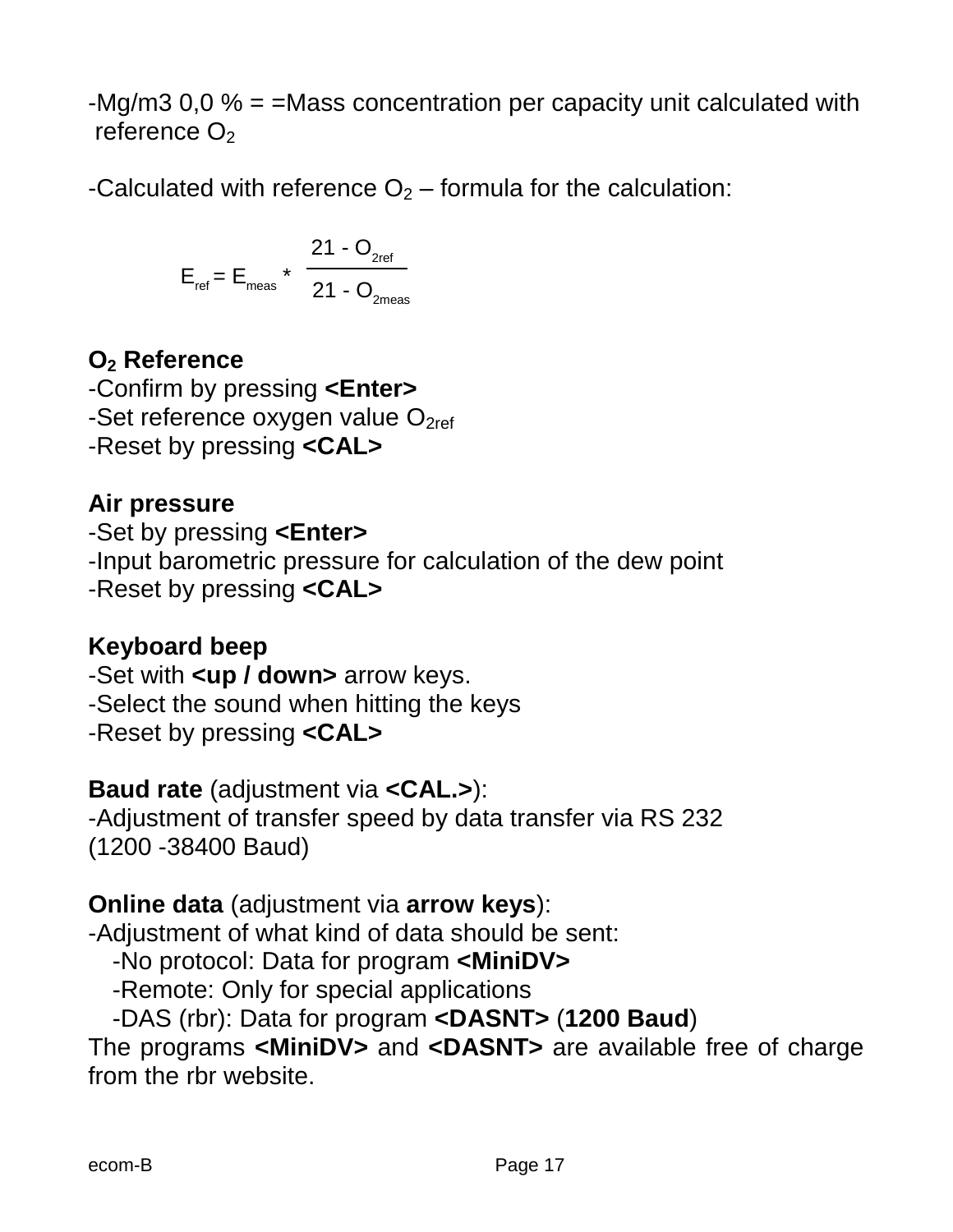## **Bluetooth**

-Adjustment of what kind of data should be sent:

- No protocol: Data for program **<MiniDV>**

-Remote: Only for special applications

-DAS (rbr): Data for program **<DASNT>** (**1200 Baud**)

The programs **<MiniDV>** and **<DASNT>** are available free of charge from the rbr website.



**Eta(C)** (adjustment via **arrow keys**):

- Efficiency calculation with or without condensation gain

**Printout** (set by pressing **<Enter>**)

-create a protocol feet (8 x 24 digits)

-Put in the text for line one as follows:

1. Confirm symbol selection with **<Standby>**

2. Select keyboard with **<CAL.>** (5 keyboards are available)

3. Choose a symbol with **<store>** (left), **<Print>** (right) and the **<up / down>** arrow keys.

4. Choose the symbol with **<Enter>**

5. Repeat steps 2-4 until line 1 is finished

6. Stop choosing symbols with **<Standby>** and change with the **<up>** arrow key to line 2.

7. After finishing the input for all lines, leave the menu with **<ESC>**

Page 18 and the com-B ecom-B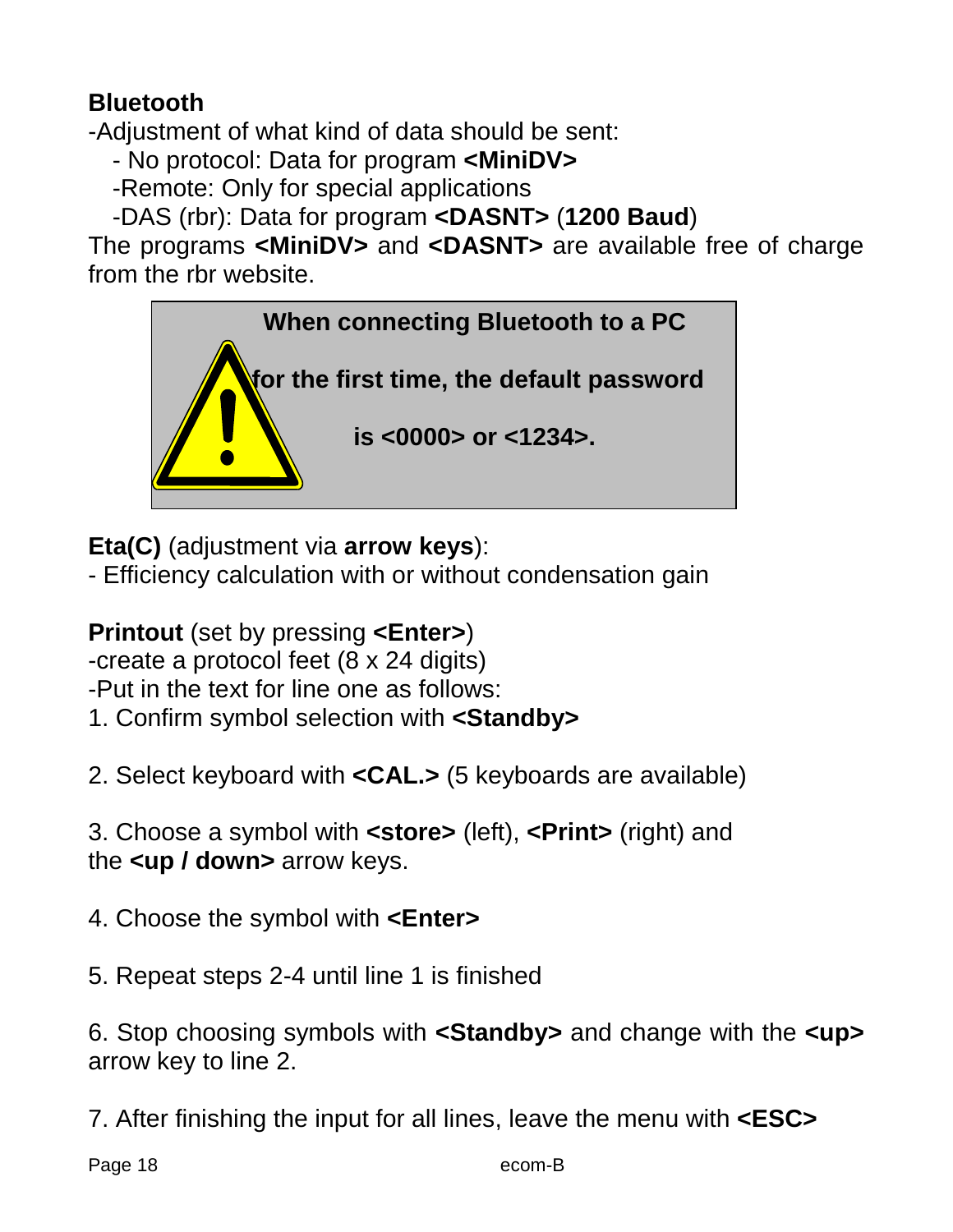#### 8. Control

The accuracy of the electrochemical sensors may decrease as they are subjected to normal wear and tear and aging. The analyzer automatically controls the sensors and corrects drifts in measurement. If drifts and errors with the correlated measurements increase, an error message is displayed. In this case, the corresponding sensors must be changed by one of our authorized service centers. The actual status of the sensors is displayed in the control menu. Additionally, the following information will be displayed as well, and can be viewed by using the arrow keys.



- -The number of CO switch offs
- -The number of errors that have occurred

-Information about the last maintenance

| O <sub>2</sub>                         | 1034 mV             |  |
|----------------------------------------|---------------------|--|
| CO                                     | $-10$ mV            |  |
| <b>Batt</b>                            | 6.42 Volt           |  |
|                                        |                     |  |
|                                        | Tel.No. 02371/945-5 |  |
|                                        | Ins.No. B-0009 V1.1 |  |
| Further info with $\uparrow\downarrow$ |                     |  |
|                                        |                     |  |
| Oper. hours                            | 7.39                |  |

| Oper. hours<br>7.39                     |  |
|-----------------------------------------|--|
| Service date 23.06.04                   |  |
| CO-Überläufe<br>O                       |  |
| <b>Error counter</b><br>ΩO              |  |
| Tel.No. 02371/945-5                     |  |
| Ins.No. B-0009 V1.1                     |  |
| Further info with $\uparrow \downarrow$ |  |

| Last service                           |           |  |
|----------------------------------------|-----------|--|
| 26.06.12                               | $103$ hrs |  |
| 10.06.11                               | 073 hrs   |  |
| 31.05.10                               | 035 hrs   |  |
|                                        |           |  |
|                                        |           |  |
|                                        |           |  |
| Further info with $\uparrow\downarrow$ |           |  |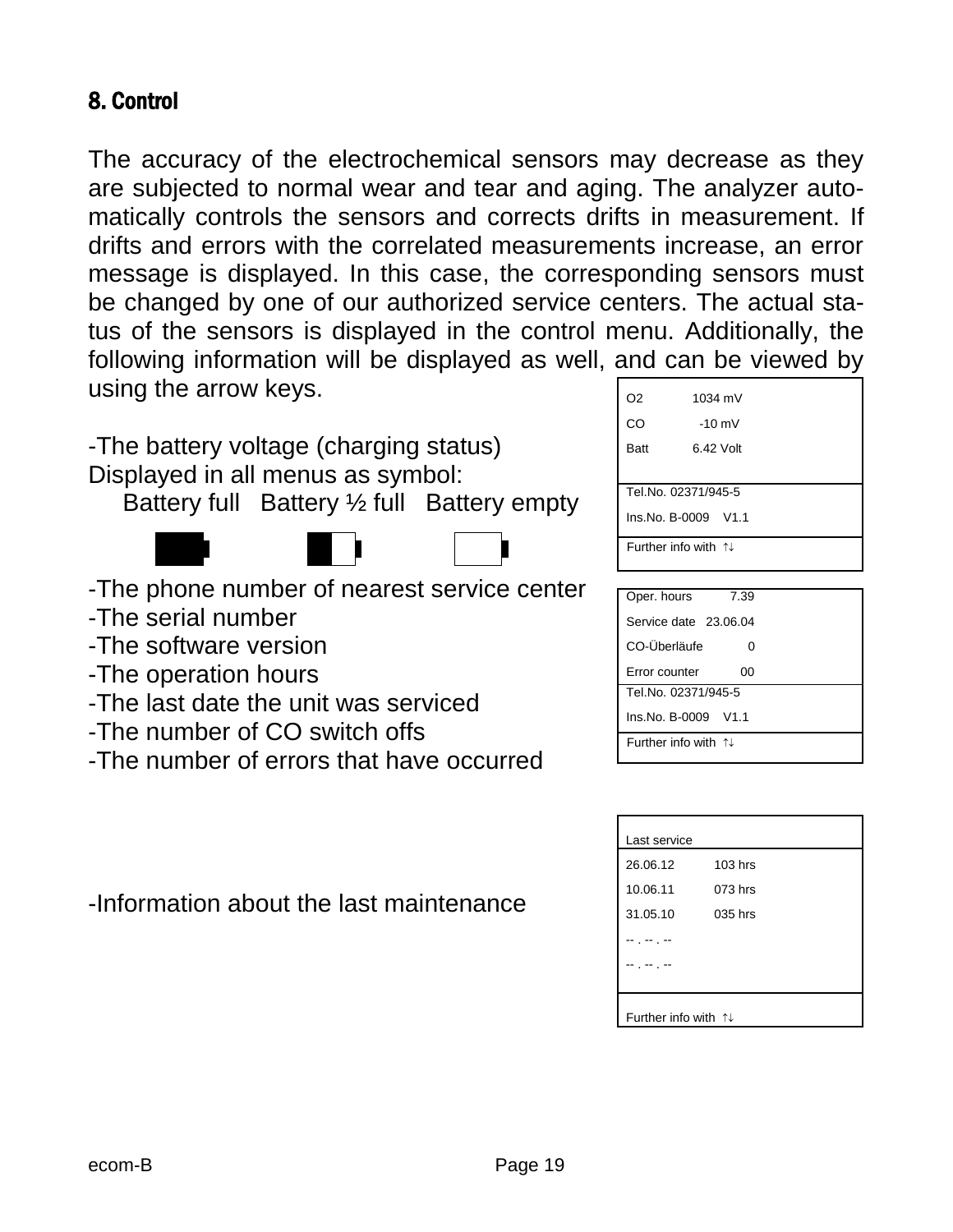## 9. Data processing

The **<Data processing>** function allows for the selection of the following options:

#### **Select:**

This sub-menu allows you to search for or create a data record for the measurement results (see chapter 4.).

#### **Look at:**

The recorded values of the selected data record can be viewed (see chapter 4.).

#### **Load data:**

Allows data importation (from rbr software available at www.rbr.de) To check the transfer options of your software:

- 1. Connect instrument and PC with a current RS232 cable.
- 2. Select **<Load data>** and confirm with **<OK>**.
- 3. Answer following question with **Yes** (select with the arrow keys).
- 4. Start the data transfer from the PC.

#### **Transmit data:**

The date record and measurement results can be transferred to the PC program using this function (procedure identical to **<Load data>**).

#### **Format memory:**

This function is normally only needed for the initial adjustment of the instrument by the manufacturer. **Caution: All recorded values will be deleted!**

| Data processing      |
|----------------------|
|                      |
| Select               |
| Look at              |
| Load data            |
| Send data            |
| Format memory        |
| L Continue with : ↑↓ |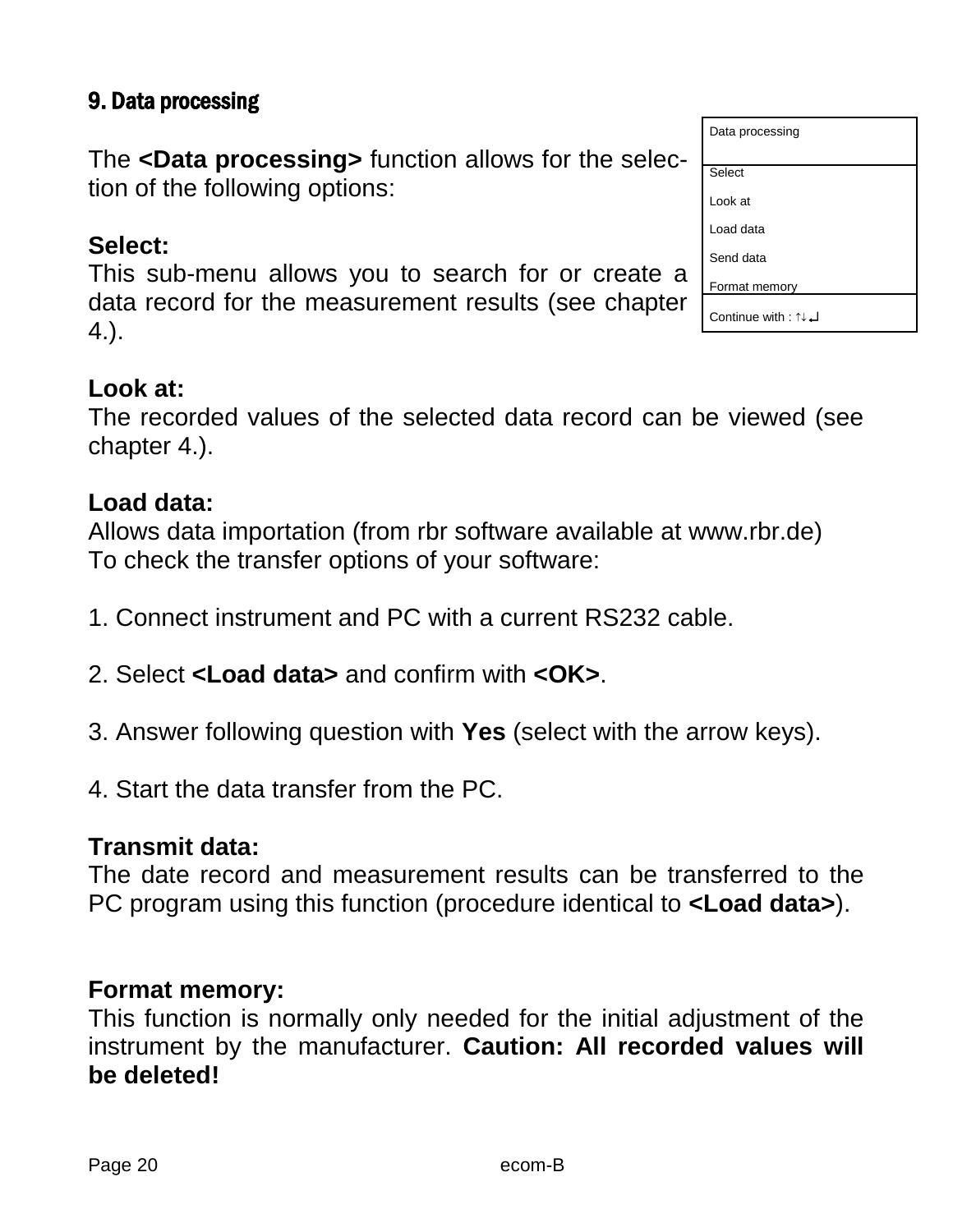## 10. Maintenance Tips

To ensure the accuracy of your analyzer, we recommend an annual check by an authorized ECOM service center. If your analyzer is used regularly, you may want to have it serviced on a more frequent basis. All ECOM service centers can be found at www.rbr.de. Do not use any sensor other than the ones supplied by ECOM. Any service done by non-authorized parties will lead to expiration of any existing warranty.

Below are some regular maintenance tips to help keep your analyzer at its best:

## **Condensate pad**



Condensate pad

Regularly check the condition of the condensate pad. It should be changed:

- If it is darker than no. 3 on the soot scale

- If it has expanded past the "MAX" marking

Replace the condensate pad as follows:

- 1. Remove hose from the cap and unscrew the cap
- 2. Unscrew the retaining bolt with spring
- 3. Replace old condensate pad with the new
- 4. Screw on the retaining bolt with spring again
- 5. Screw on cap and replace the hose to the cap

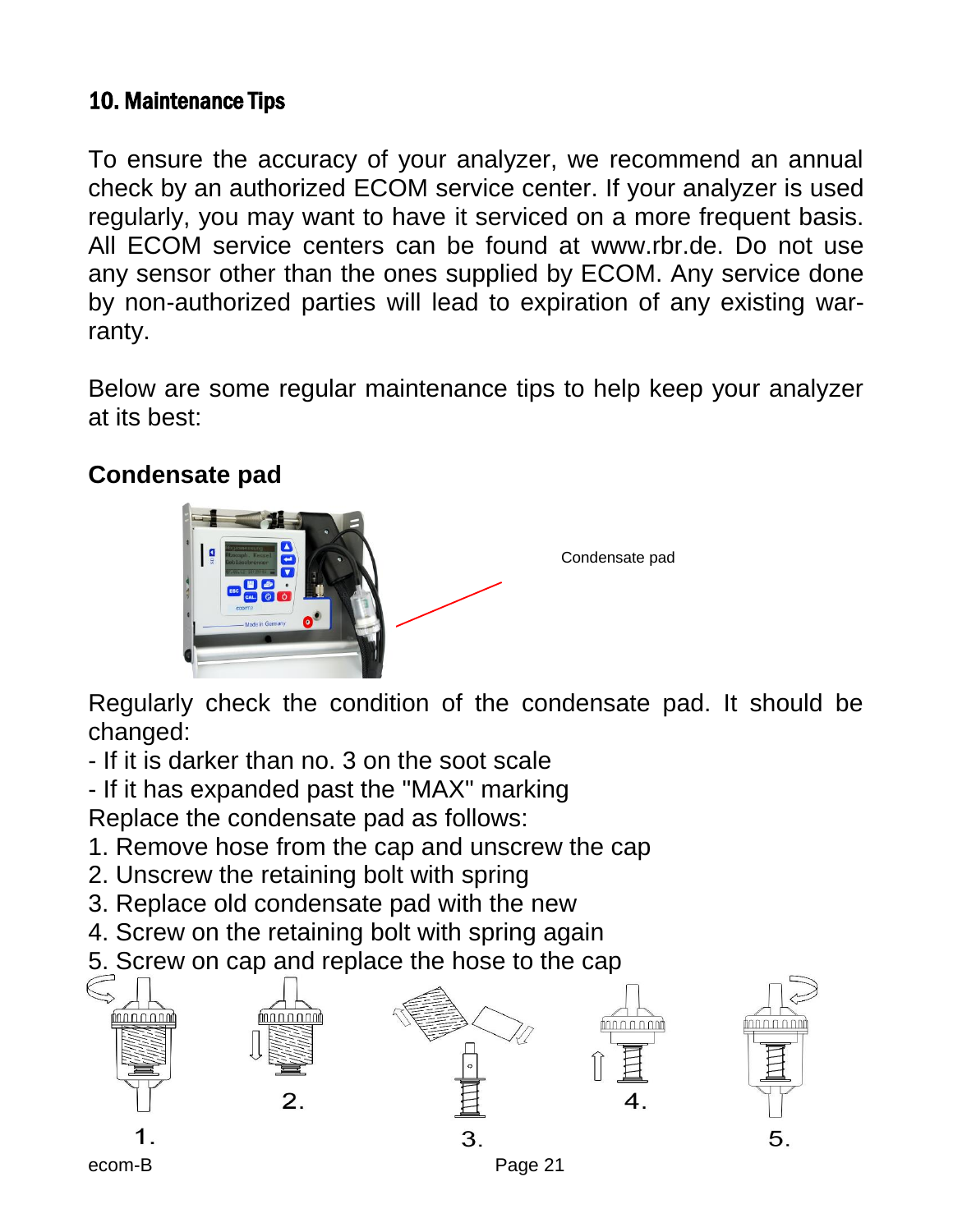## **Sensors**

Each time the instrument is switched on, the sensors are calibrated with fresh air. The instrument constantly monitors the condition of the sensors. New sensors wear out from use over time due to reaction (O2-sensor) and due to soiled gases, especially gases in concentrations beyond the nominal range (toxic sensors). The output values of the sensors are (see menu **"Control"**):

O2 approx. 1500 mV NO +/- 100 mV

CO 0 mV (+/- 30)

If an error message is displayed during calibration cycle and does not disappear after repeated calibrations, the instrument needs to be sent to a service center. The O2 sensor should show > 200 mV, otherwise it should be changed.

The CO-sensor is protected against overload by the internal program. If the limit of 4000 ppm is exceeded, the gas pump is switched off.

### **Power supply**

The battery ensures independent operation. The battery is automatically charged when the analyzer is connected to the main power supply. Please do not disrupt the charging process too soon, as this could cause faulty operation of the charging circuitry. The battery should also be recharged if the voltage display (menu **"Control"**) is less than 5.8 V (Instrument will stop working at 5.5 V).

### **Sampling probe and hose**

Depending on the frequency of use, the probe and the hose must be cleaned regularly to prevent particles from lodging inside them and causing premature wear and tear due to corrosion. Before cleaning the hose and probe, turn off all connections to the analyzer. Then use warm water, and blow it out to dry.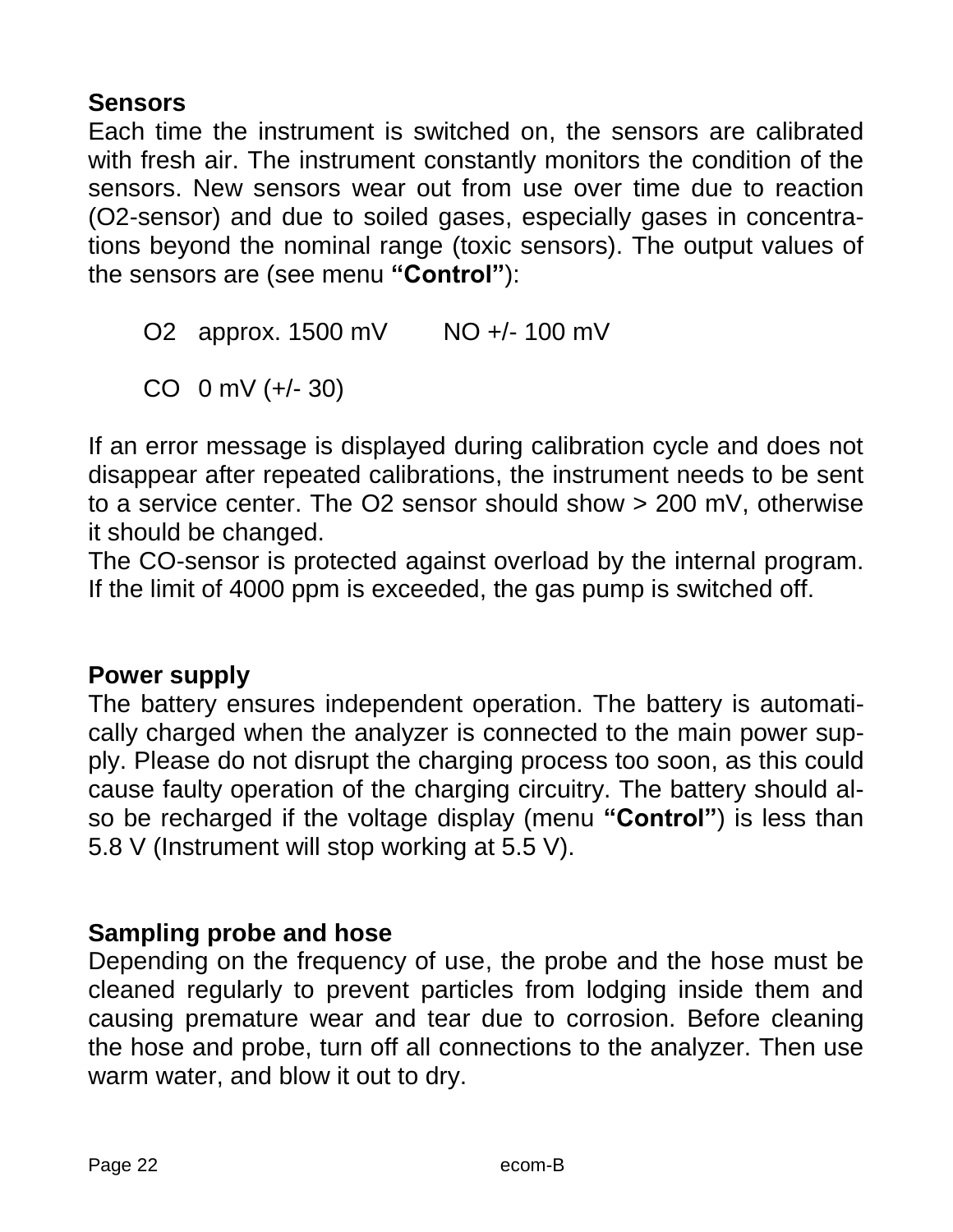#### 11. Technical Data

| <b>Parameter</b>              | Range                       | <b>Measurement principles</b> |
|-------------------------------|-----------------------------|-------------------------------|
| O <sub>2</sub>                | $021$ vol-%                 | electrochemical               |
| <b>CO</b>                     | $04000$ ppm                 | electrochemical               |
| NO (Option)                   | $05000$ ppm                 | electrochemical               |
| CO <sub>2</sub>               | 0  CO <sub>2</sub> max.     | calculated                    |
| T-G                           | 0500 °C                     | NiCr/Ni                       |
| T-R                           | 0100 °C                     | semiconductor                 |
|                               | Pressure $0 +/- 100$ hPa    | <b>DMS-bridge</b>             |
| Efficiency $0 \dots 120 \%$   |                             | calculated                    |
| Losses                        | $099.9\,\%$                 | calculated                    |
| Lambda                        | 1 $\dots$ $\infty$          | calculated                    |
| CO-undiluted                  |                             |                               |
| (reference-O2; adjustable)    |                             | calculated                    |
| Dew point of combustion gases |                             | calculated                    |
| Op Temp: 40-122°F             |                             |                               |
| <b>Power Supply</b>           | 110 - 230 V ~ / 50 - 60 Hz; |                               |
| <b>Battery</b>                | 6 V / 3.3 Ah                |                               |
| Display:                      | graphic display, backlit    |                               |
|                               | $(111 \quad 11 \quad 7)$    |                               |

**Size** (W x H x D) 250 mm x 180 mm x 80 mm Weight **approx.** 2,1 kg (complete with sampling system)

> Subject to technical changes V1.0/ 02.2014

#### **ECOM America**

1628 Oakbrook Drive Gainesville, GA 30507 Tel. 770.532.3280 Fax 770.532.3620 Internet: www.ecomusa.com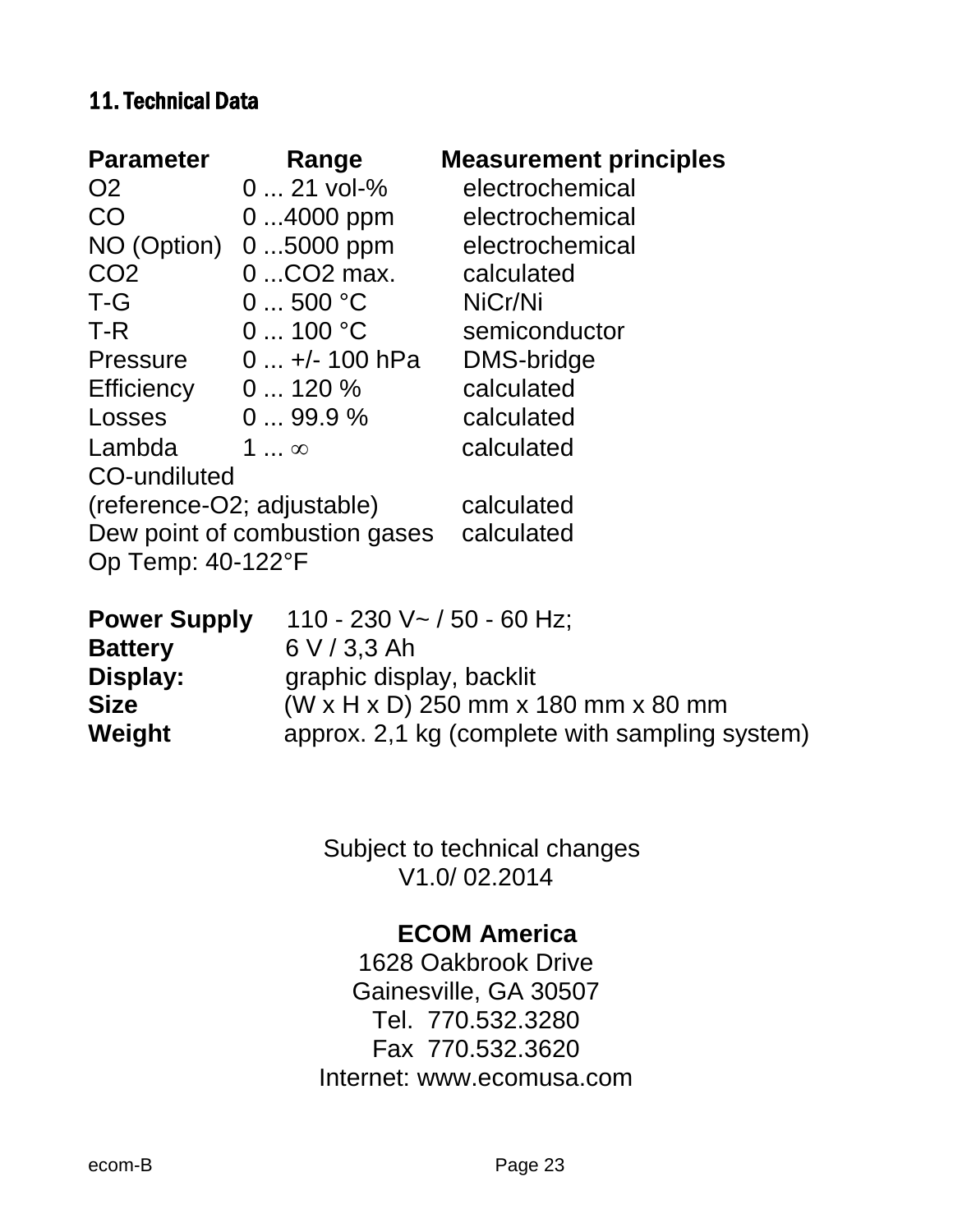#### 12. FAQ

| Where do I find important in-<br>strument information?                                    | In the menu < Control >, all important instrument<br>information is shown (e.g. battery voltage, sensor<br>values, unit number, next service date, operation<br>hours etc.). You can switch to the second page<br>with the arrow keys.                                                                                                                               |
|-------------------------------------------------------------------------------------------|----------------------------------------------------------------------------------------------------------------------------------------------------------------------------------------------------------------------------------------------------------------------------------------------------------------------------------------------------------------------|
| How long is the life span of the<br>sensors?                                              | The life span depends on the operating hours and<br>the instrument. The life span of the toxic sensors<br>$(CO, NO, SO2, NO2)$ is affected by high gas con-<br>centrations and insufficient purging. The life span<br>for these sensors is, on the average, between 4<br>and 6 years. The life span of the $O2$ sensor is ap-<br>prox. 2 years, regardless of usage. |
| Which sensors can I ex-<br>change?                                                        | Please contact the nearest authorized service<br>center for sensor information.                                                                                                                                                                                                                                                                                      |
| The instrument shows the error<br>message $<$ O <sub>2</sub> sensor 0 mV $>$ !            | The sensor must be replaced.                                                                                                                                                                                                                                                                                                                                         |
| The instrument shows the<br>message <check required="">!</check>                          | This message appears automatically every 12<br>months or after 250 operating hours. Note: This is<br>a recommendation to send in the analyzer for ser-<br>vice. The analyzer will still function normally.                                                                                                                                                           |
| The instrument shows the error<br>message <t-gas>&lt; oder &gt;<t-<br>Air</t-<br></t-gas> | Possible reasons could be:<br>- Cable is broken (at the plug)<br>- T-Air sensor is broken<br>- Thermocouple is broken<br>Cable is defective<br>Note: The error messages can be ignored by<br>pressing <enter>. Calculations that depend on<br/>these temperatures are not measured.</enter>                                                                          |
| The instrument shows wrong or<br>inaccurate CO <sub>2</sub> values!                       | Possible reasons could be:<br>$-$ O <sub>2</sub> is defective (CO <sub>2</sub> values are calculated from<br>the $O2$ values)<br>- Pump is not working correctly<br>- Leakage in the gas pathway<br>- condensate trap / gas cooler is clogged                                                                                                                        |